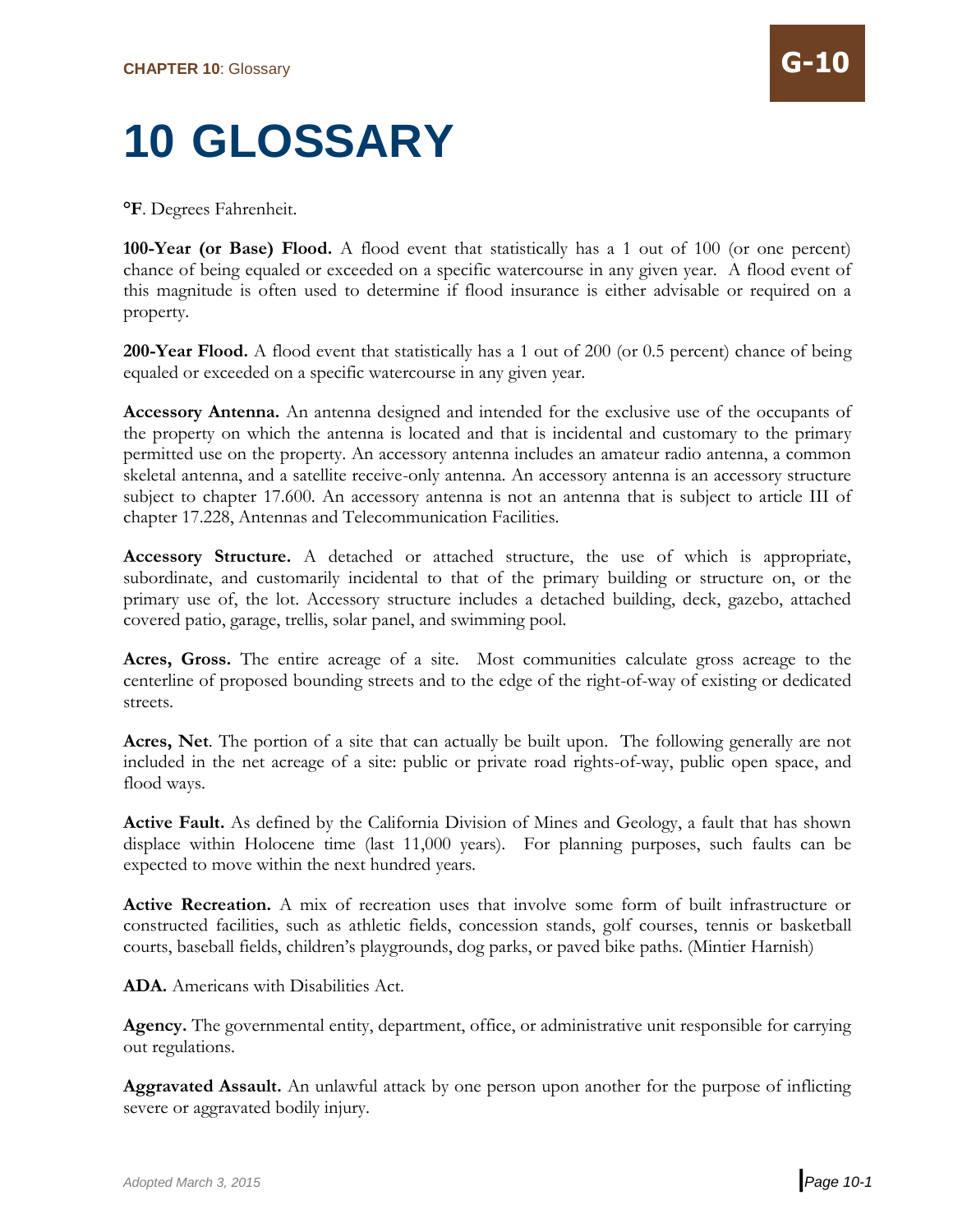

**Agriculture.** Use of land for the tilling of soil, the raising of crops, horticulture, silviculture, viticulture, aviculture, aquaculture, apiculture, livestock grazing, the raising of small animals and poultry, domestic livestock farming, dairying, and animal husbandry..

**Agriculture.** Use of land for the tilling of soil, the raising of crops, horticulture, silviculture, viticulture, aviculture, aquaculture, apiculture, livestock grazing, the raising of small animals and poultry, domestic livestock farming, dairying, and animal husbandry..

Air Pollution. Concentrations of substances found in the atmosphere that exceed naturally occurring quantities and are undesirable or harmful in some way.

**Air Pollution.** Concentrations of substances found in the atmosphere that exceed naturally occurring quantities and are undesirable or harmful in some way.

**Airport.** An area licensed by the federal government or an appropriate state agency and approved for the loading, landing, and take-off of airplanes and including auxiliary facilities, such as parking, waiting room, fueling, and maintenance.

**Alluvial deposit.** Alluvium, clay, silt, sand, gravel, or cobble deposited by rivers and streams over long periods of time.

**Alluvial.** Pertaining to or composed of alluvium, or deposited by a stream or running water.

**Alluvium.** A general term for clay, silt, sand, gravel or similar unconsolidated detrital material deposited during comparatively recent geologic time by a stream or other body of running water as a sort or semi-sorted sediment in the bed of the stream or on its flood plain or delta, or as a cone or fan at the base of the mountain.

**Annex, v.** To incorporate a land area into an existing district or municipality, with a resulting change in the boundaries of the annexing jurisdiction.

**Antenna.** Any system of wires, poles, rods, reflecting discs, or similar devices used for the transmission, reception, or both, of electromagnetic waves, when such system is either ground mounted to or attached to the exterior of a structure, including those utilized by cellular utilities. "Antenna" does not include "accessory antenna."

**Aquifer system**. Regional set of interbedded geologic formations within a groundwater basin.

**Aquifer.** Geologic formation that is water bearing and permeable and yields economically significant amounts of water to wells or springs.

**Archaeology.** The study of historic or prehistoric people and their cultures by analysis of their artifacts, inscriptions, monuments, and other remains.

**Arson.** The unlawful intentional burning of any structure or object resulting in damage or destruction of property.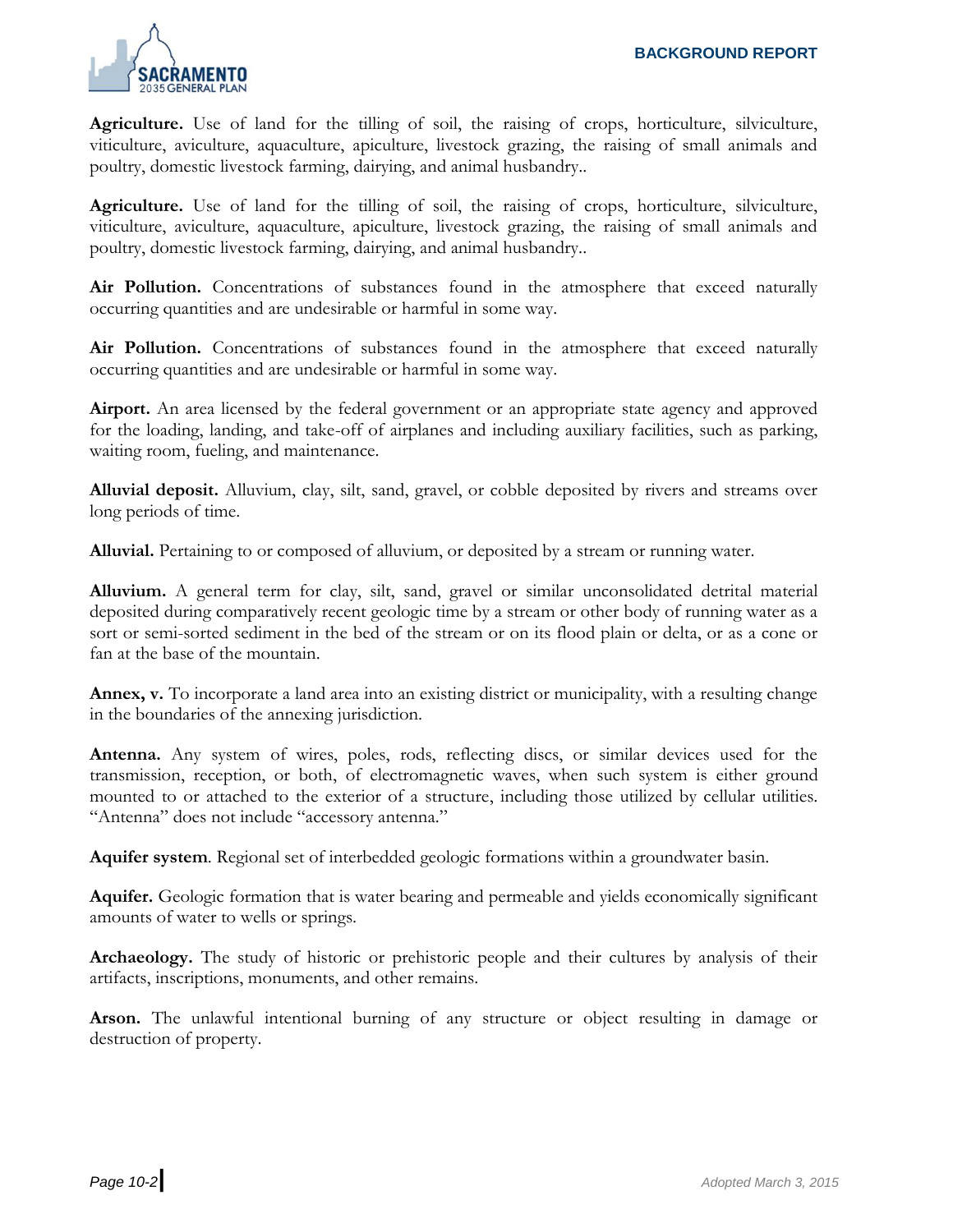**Auto – sales, storage, rental.** An establishment primarily engaged in the sale, long term storage, or rental or leasing of automobiles, light trucks, vans, trailers, and recreational vehicles subject to registration with the California Department of Motor Vehicles. Regulation of this use varies, depending on the distance from a light rail station. Sales of heavy trucks and tractors are included within the category of "tractor or heavy truck sales, storage, rental."

**Automatic Aid.** The process whereby the closest piece of emergency apparatus is dispatched to a call for assistance, regardless of jurisdiction.

**A-Weighted Sound Level.** A-weighted sound level (dBA) is the frequency-response adjustment of a sound level meter that conditions the output signal to approximate human hearing response.

**BART**. San Francisco Bay Area Rapid Transit District.

**Base Flood Elevation.** The elevation shown on the Flood Insurance Rate Map for Zones AE, AH, A1-A30, AR, AR/A, AR/AE, AR/A1-A30, AR/AH, AR/AO, V1-V30, and VE that indicates the water surface elevation resulting from a flood that has a one percent chance of equaling or exceeding that level in any given year.

**Base Flood.** A flood having a one percent chance of being equaled or exceeded in any given year.

**Bicycle Parking Facility.** A long-term bicycle parking facility means: (a) a bicycle locker comprised of an enclosed box or compartment with a locking door, where a bicyclist has access to a single bicycle storage compartment; or (b) a short-term bicycle parking facility that is located in an area completely enclosed and covered and to which entry is secured by a locking door. A short-term bicycle parking facility means a stationary rack designed to support a bicycle upright in at least two places to prevent it from tipping over. The design of the rack shall allow the user to lock the frame and one or more wheels to the rack using a user-supplied U-lock. A bicycle rack design that solely supports the bicycle by a wheel does not meet the requirements of a short-term bicycle parking facility.

**Blueprint Project.** An interactive community based transportation and land use study prepared by SACOG to help the greater Sacramento Region identify growth trends and develop solutions on how to grow, where to grow, how to manage travel and traffic circulation, and how growth will affect our environment.

**BMP.** Best management practice policy, rule, or regulation that results in greater efficiency or benefits.

**Building, height.** The vertical dimension measured from the average elevation of the finished lot grade at the front of the building to the plate line, where the roof meets the wall.

**Building.** Any structure having a roof supported by columns or walls. Mobilehomes and recreational vehicles with wheels are not buildings.

**Building.** Any structure having a roof supported by columns or walls. Mobilehomes and recreational vehicles with wheels are not buildings.

**Buildout; Build-out.** Development of land to its full potential or theoretical capacity as permitted under current or proposed planning or zoning designations. (See "Carrying Capacity.")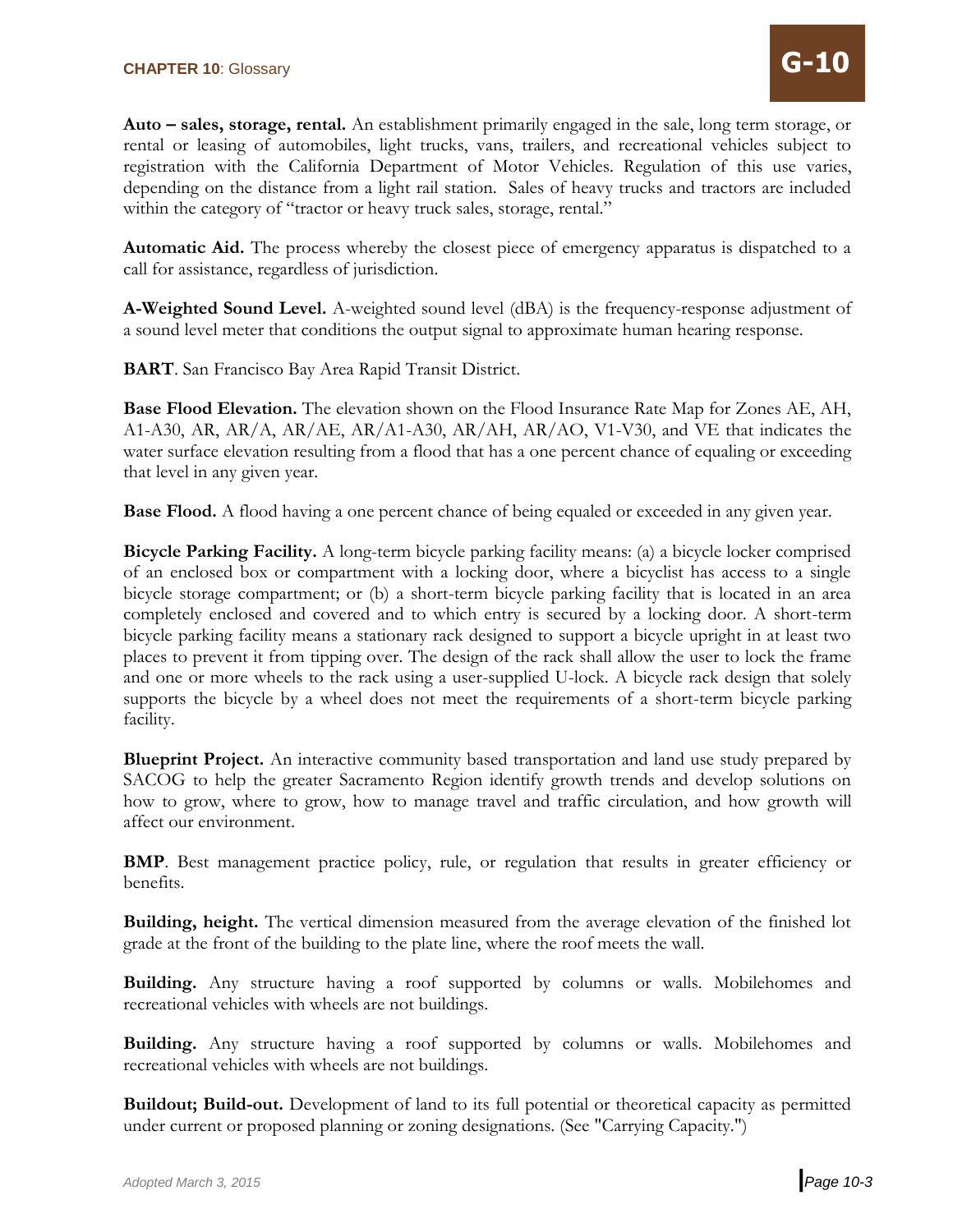

**Burglary.** The unlawful entry of an inhabited structure to commit a felony or a theft.

**California Register Resource.** Any resource listed in the California Register, as it may be amended from time to time.

**California Register.** The California Register of Historical Resources as defined in California Public Resources Code Section 5020.1 as it may be amended from time to time.

**Caltrans.** The State of California's Department of Transportation.

**Capital Project.** A specific undertaking involving procurement, construction or installation or facilities or related equipment which improves, preserves, enhances or modernizes the City's provision of municipal services, has a useful life of at least five years and which costs in excess of \$10,000.

**CBD.** The traditional business core of the community, often characterized by a high concentration of business activity relative to residential uses.

**CCJPA.** Capitol Corridor Joint Powers Authority.

**Cellular Telephone.** A mobile telephone operated through a cellular radio network.

**Census.** The official decennial enumeration of the population conducted by the federal government.

**Central Business District (CBD).** The major commercial downtown center of a community. General guidelines for delineating a downtown area are defined by the U.S. Census of Retail Trade, with specific boundaries being set by the local municipality.

**Central Business District (CBD).** The major commercial downtown center of a community. General guidelines for delineating a downtown area are defined by the U.S. Census of Retail Trade, with specific boundaries being set by the local municipality.

**Central City.** That area of the City of Sacramento lying between the American River on the north, Broadway on the south, the Sacramento River on the west, and Alhambra Boulevard on the east. The properties fronting upon the eastern side of Alhambra and the southern side of Broadway are within the central city.

**CEQA.** California Environmental Quality Act.

**Certificated School Employee.** A certificated school employee is an employee of a school district who is in a position requiring a teaching certificate from the State Department of Education. Classified school employees include teachers, student services personnel, principals, assistant principals, program directors, and coordinators.

**CFS**. The measuring unit of cubic feet per second (cfs), which is used to quantify the amount of flow in a wash. A cubic foot is equivalent to 7.5 gallons of water. Thus, one cfs is 7.5 gallons of water passing by every second.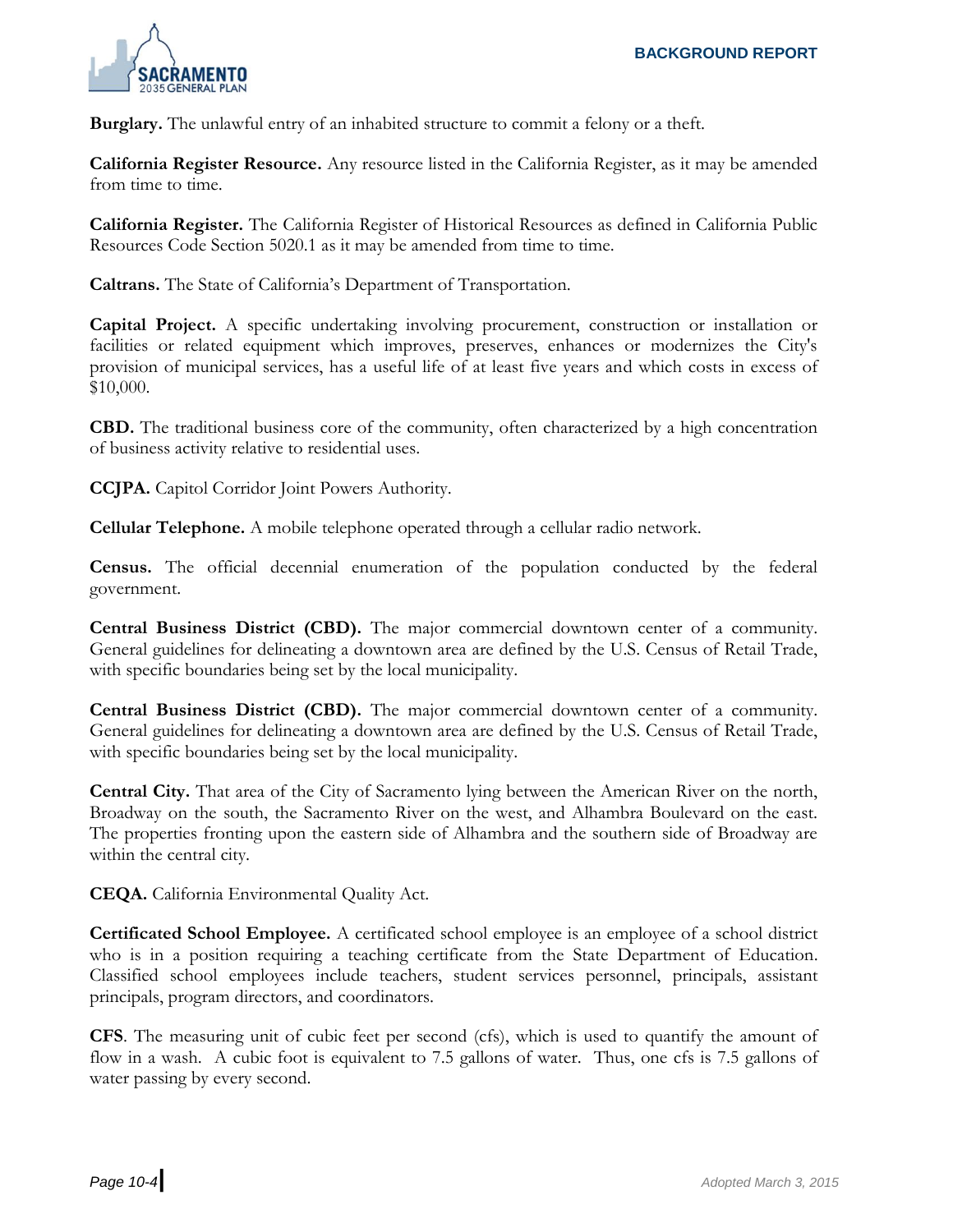**Channel**. An open conveyance of surface stormwater having a bottom and sides in a linear configuration. Channels can be natural or man-made. Channels have levees or dikes along their sides to build up their depth. Constructed channels can be plain earth, landscaped, or lined with concrete, stone, or any other hard surface to resist erosion and scour.

**Channel**. An open conveyance of surface stormwater having a bottom and sides in a linear configuration. Channels can be natural or man-made. Channels have levees or dikes along their sides to build up their depth. Constructed channels can be plain earth, landscaped, or lined with concrete, stone, or any other hard surface to resist erosion and scour.

**Charter School.** A tax-supported school established by a charter between a granting body (i.e., school board) and an outside group (e.g., teachers and parents). Charter schools operate within the framework of California State law (Education Code §47605-47608) to create a charter that outlines the school's governing structure, mission, methods of assessment, student outcomes, and goals. Charter schools function as small independent school districts and accept students based on criteria established in the school charter.

**CIP.** Capital Improvement Program.

**City Council.** A city's legislative body. The popularly elected city council is responsible for enacting ordinances, imposing taxes, making appropriations, establishing policy, and hiring some city officials. The council adopts the local general plan, zoning, and subdivision ordinance.

**City.** City of Sacramento.

**City.** City with a capital "C" generally refers to the government or administration of a city. City with a lower case "c" may mean any city or may refer to the geographical area of a city (e.g., the city bikeway system).

**Classified School Employee.** A classified school employee is an employee of a school district who is in a position not requiring a teaching certificate from the State Department of Education. Classified school employees include employees in such positions as teaching assistants, teacher's aides, pupil services aides, library aides, school secretaries, custodians, bus drivers, and cafeteria workers. The numbers of classified staff members do not include preschool, adult education, or regional occupational center or program classified employees.

**Combined Sewer Overflows (CSOs).** Untreated or partially treated wastewater overflows from a wastewater system to surface waters. CSOs generally occur during wet weather. During periods of wet weather, these systems become overloaded, bypass treatment works, and discharge directly to receiving waters.

**Combined Sewer System (CSS).** A wastewater collection system which conveys sanitary wastewaters (domestic, commercial and industrial wastewaters) and stormwater through a single pipe to a publicly owned treatment works for treatment prior to discharge to surface waters. Residents who live in certain parts of Sacramento are provided drainage and sewage services through a Combined Sewer System.

**Commercial.** A land use classification that permits facilities for the buying and selling of commodities and services.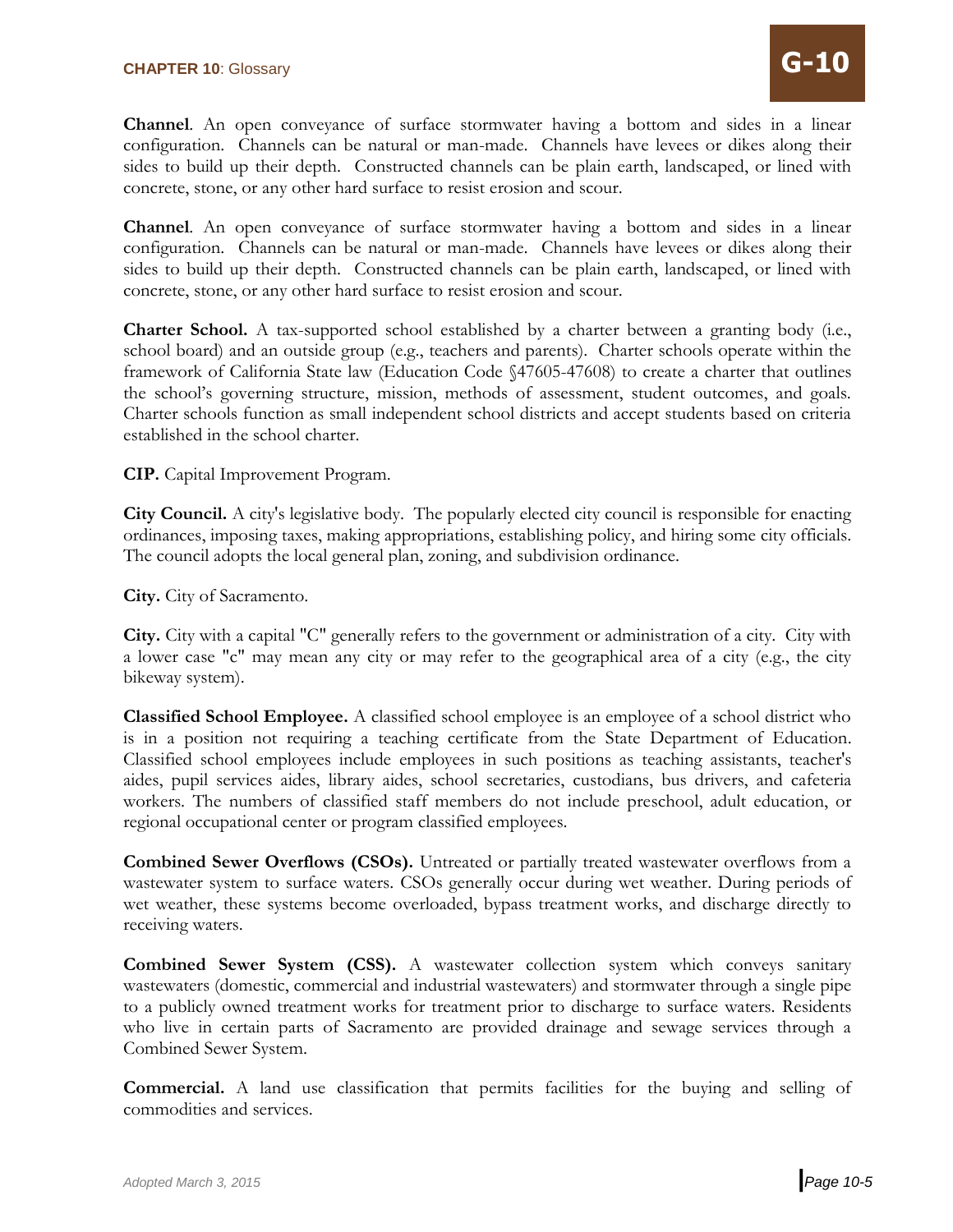

**Commercial.** A land use classification that permits facilities for the buying and selling of commodities and services.

**Community Garden.** An otherwise undeveloped lot divided into multiple plots for the growing and harvesting of fruits, vegetables, flowers, or herbs, primarily for the personal use of the growers, and that is established, operated, and maintained by a group of persons. A community garden does not include a garden or edible landscaping that is incidental to the primary use of the lot, including a garden or edible landscaping: (1) on a lot developed with one or more residences and devoted to the personal use of the occupants of the residences; or (2) on a lot developed with a nonresidential use. Regulation of this use varies, depending on the size of the garden.

**Community Noise Equivalent Level.** Community noise equivalent level (CNEL) is an L<sub>dn</sub> with an additional 5 dBA "penalty" for the evening hours between 7:00 p.m. and 10:00 p.m.

**Community Plan.** A portion of the local general plan that focuses on a particular area or community within the city or county. Community plans supplement the policies of the general plan.

**Community Service Area.** A geographic subarea of a city or county used for the planning and delivery of parks, recreation, and other human services based on an assessment of the service needs of the population in that subarea.

**Compatible.** Capable of existing together without conflict or ill effects.

**Cone of Depression**. A depression of the water table surface in the shape of an inverted cone. Localized cones of depression develop around a well or wells that are being pumped. Regional cones of depression occur from long-term pumping in a groundwater basin.

**Confined Aquifer**. Has a confining layer at the top, causing the groundwater to be under pressure.

**Contaminant Plume.** An elongated body of groundwater containing contaminants that originate and migrate from a source within subsurface soils, rocks, or unconsolidated deposits.

**Contamination (Water).** The addition to water of any substance or property preventing the use or reducing the usability of the water.

**Cortese List.** Hazardous sites identified under government code section 65962.5.

**Council of Governments.** There are 25 COGs in California made up of elected officials from member cities and counties. COGs are regional agencies concerned primarily with transportation planning and housing; they do not directly regulate land use.

**County.** County with a capital "C" generally refers to the government or administration of a county. County with a lower case "c" may mean any county or may refer to the geographical area of a county (e.g., the county road system).

**Craftsman Bungalow Style.** Housing style characterized by low-pitched gabled roof, shed or gabled dormers, multi-pane sash over large pane window, square column bases and porches, either full or partial-width.

**CTP**. California Transportation Plan.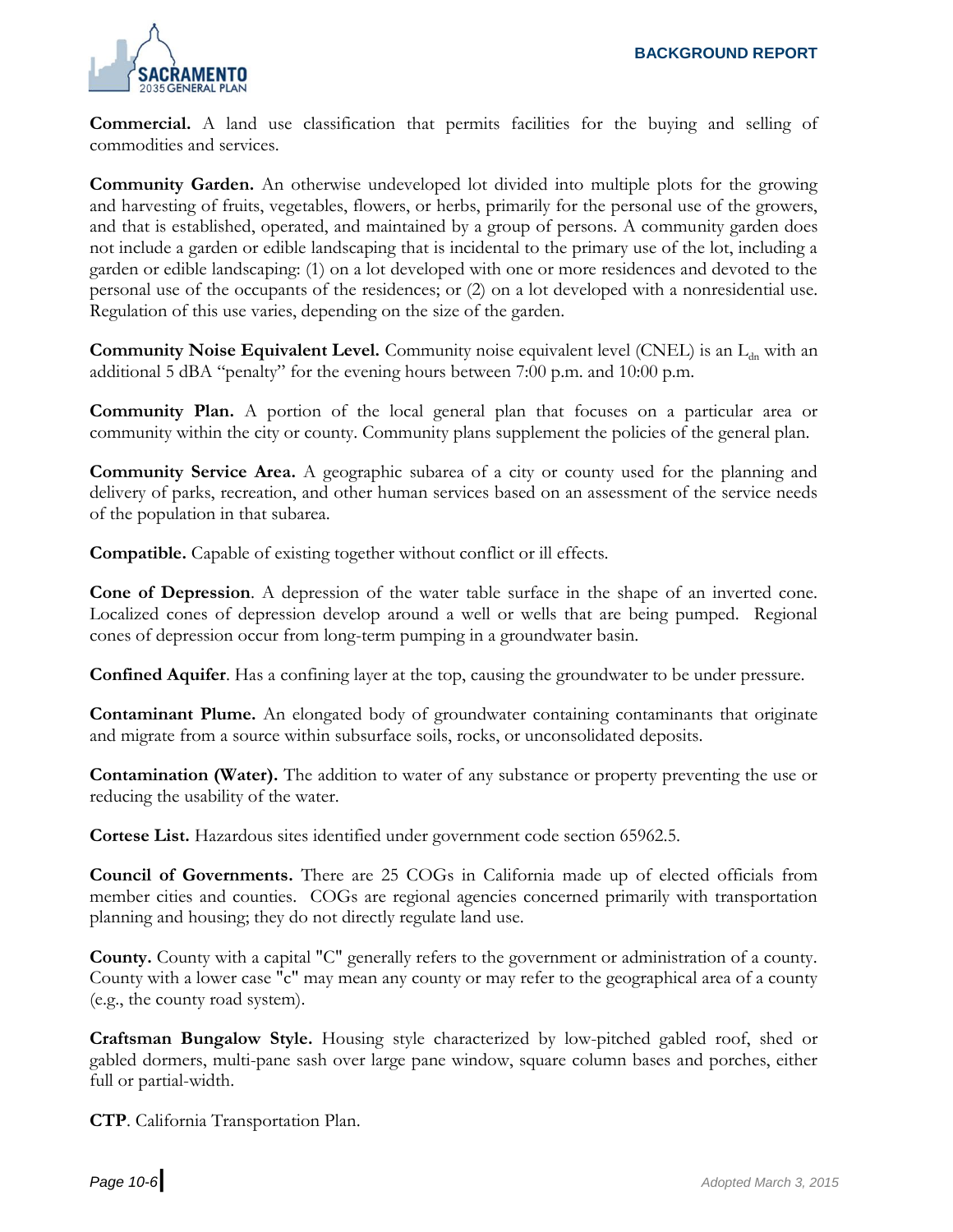Day-Night Noise Level. Day-night noise level (L<sub>dn</sub>) is a 24-hour average L<sub>eq</sub> with a 10 dBA "weighting" added to noise during the hours of 10:00 p.m. to 7:00 a.m. to account for noise sensitivity in the nighttime.

**dBA.** A-weighted decibels.

**DCA.** 1,2-dichloroethane

**DCE.** cis-1,2-dichloroethene.

**Decibel.** Decibel (dB) is the standard unit of sound, which is the logarithmic ratio of two like pressure quantities, with one pressure quantity being a reference sound pressure.

**Decon.** Decontamination Team.

**Deep percolation**. The percolation of surface water through the ground and beyond the lower limit of the root zone of plants into a groundwater basin or aquifer.

**Delineation**. Defining the physical boundaries of a stream, floodplain, jurisdictional wash, etc.

**Density, Residential.** The number of permanent residential dwelling units per acre of land. Densities specified in the General Plan may be expressed in units per gross acre or per net developable acre. (See "Acres, Gross," and "Developable Acres, Net").

**Deposit**. Something dropped or left behind by moving water, as sand or mud.

**Design Guidelines.** A set of guidelines regarding the architectural appearance of a building, structure, or other improvement that governs the alteration, construction, demolition, or relocation of the building, structure, or other improvement.

**Developable Acres, Net.** The portion of a site that can be used for density calculations. Some communities calculate density based on gross acreage. Public or private road rights-of-way are not included in the net developable acreage of a site.

**Development Standards.** Regulations that address the size, bulk, height, siting conditions, and improvement standards of particular types of buildings or uses located within any zone.

**Development.** A man-made change to property, such as buildings or other structures, mining, dredging, filling, grading, paving, excavation, or drilling operations.

**Development.** Any of the following:

- 1. The placement or erection of any solid material or structure; discharge or disposal of any dredged material or of any gaseous, liquid, solid, or thermal waste; grading, removing, dredging, mining, or extraction of any materials;
- 2. Change in the density of intensity of use of land, including, subdivision of land pursuant to the Subdivision Map Act ( Government Code section 66410 et seq.), and any other division of land except where the land division is brought about in connection with the purchase of such land by a public agency for public recreational use;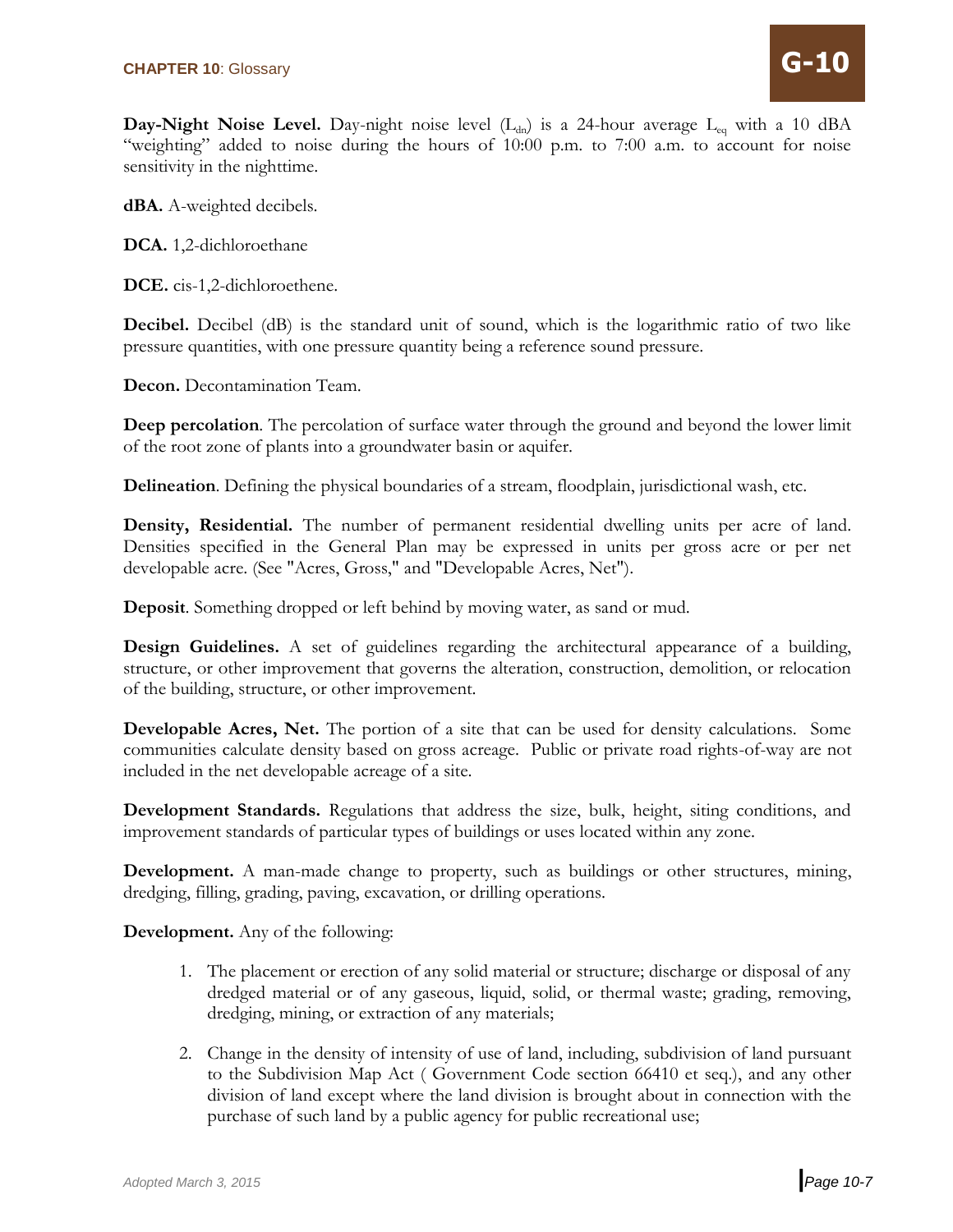

- 3. Change in the intensity of use of water, or of access thereto; construction, reconstruction, demolition, or alteration of the size of any structure, including any facility of any private, public, or municipal utility; or
- 4. The removal or harvesting of major vegetation other than for agricultural purposes, and timber harvesting operations.

**Digital Subscriber Line.** A digital subscriber line (DSL) is internet technology that uses existing two-wire copper telephone wiring to deliver high-speed data services at speeds greater than basic internet dial-up.

**Discharge**. The amount of water that passes a specific point on a watercourse over a given period of time. Rates of discharge are usually measured in cubic feet per second (cfs).

**Disposal Site.** The place, location, tract of land, area, or premises in use, intended to be used, or which has been used, for the disposal of solid wastes.

- A Class I disposal site may include a landfill, waste pile, surface impoundment, or land treatment unit for hazardous waste. A Class I landfill must have a variance permit from the California Integrated Waste Management Board (CIWMB) and is regulated by the Enforcement Agency (EA).
- A Class II disposal site may include a landfill, waste pile, surface impoundment, or land treatment unit for designated waste which threatens water quality. A Class II disposal site must have a solid waste facilities permit from the California Integrated Waste Management Board (CIWMB) and is regulated by the Enforcement Agency (EA).
- A Class III disposal site is a landfill that accepts non-hazardous resources such as household, commercial, and industrial waste, resulting from construction, remodeling, repair, and demolition operations. A Class III landfill must have a solid waste facilities permit from the California Integrated Waste Management Board (CIWMB) and is regulated by the Enforcement Agency (EA).A "classified waste management unit," as defined by 27 California Code of Regulations section 20164, that has been classified by a regional water control board as a Class III landfill pursuant to the provisions of the California Code of Regulations.

**Disposal.** All waste created by all sources within each jurisdiction (including businesses, government agencies and residents) which is disposed at CalRecycle-permitted landfills or CalRecycle-permitted transformation facilities, or is exported from the state.CalRecycle tracks tons of waste disposed by each jurisdiction using its disposal reporting system.

**Diversion.** In reference to solid waste, diversion refers to the amount of solid waste that is prevented from being deposited into a landfill and instead is able to be reused or recycled as another product. Diversion is typically expressed as a percentage of total waste.

**Drainage Basin**. A geographical area which contributes surface water runoff to a particular point. The terms "drainage basin," "tributary area," and "watershed" can be used interchangeably.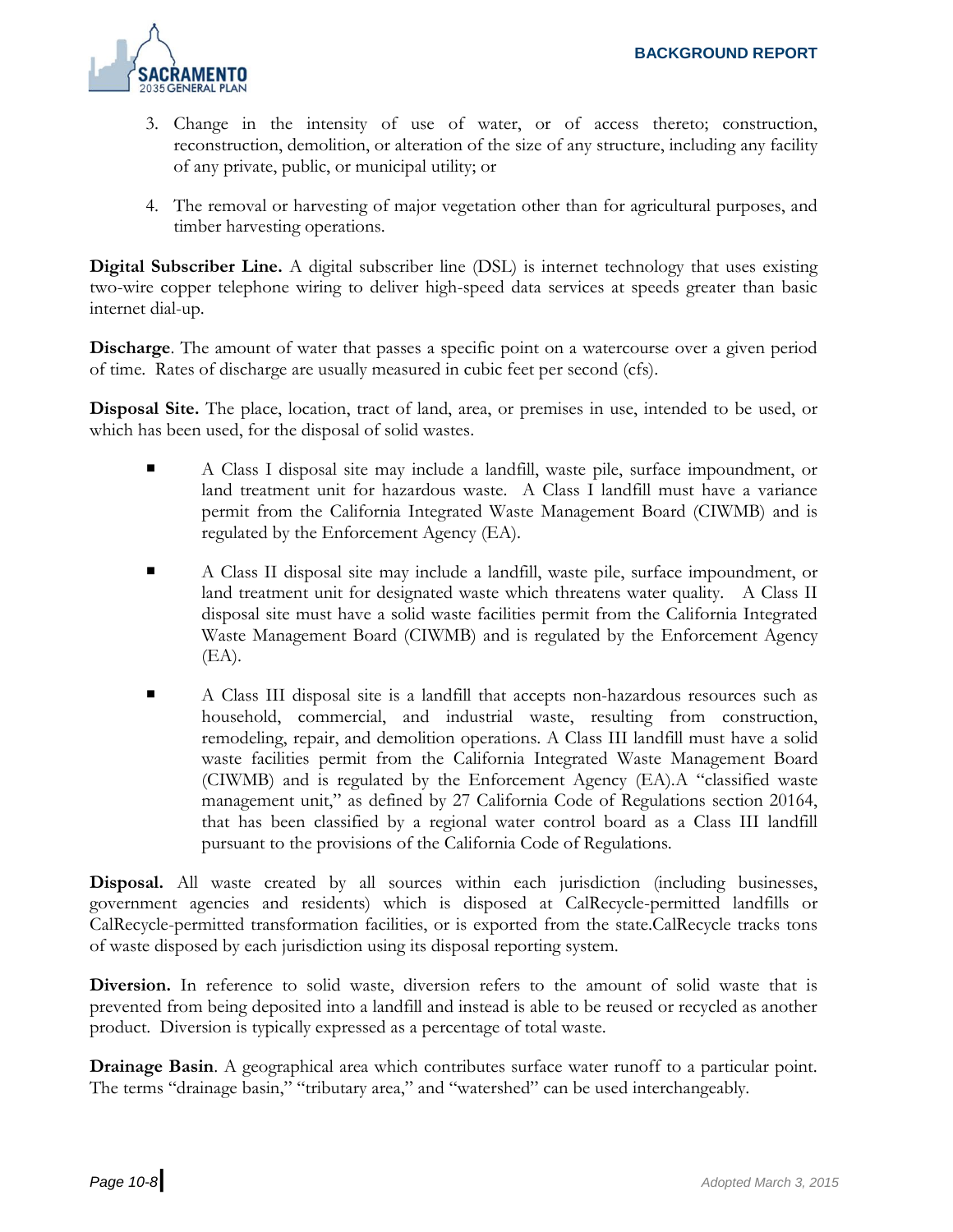**Dwelling Unit, Secondary.** A dwelling unit that is accessory to a single-unit dwelling located on the same parcel as the single-unit dwelling unit is situated.**Floor area ratio (FAR).**The gross building area (GBA) of development, exclusive of structured parking areas, proposed on the site divided by the total net lot area (NLA). The formula is  $GBA/NLA = FAR$ . (Example: 43,560 /  $43,560 = \text{FAR} 1.0$ 

**Dwelling Unit.** One or more rooms that include permanent provision for living, sleeping, eating, cooking, and sanitation that are occupied for residential purposes by one or more persons living as a single housekeeping unit.

**Dwelling.** A structure that contains one or more dwelling units.

**Electricity.** Electricity is a natural phenomenon, either through lightening or the attraction and repulsion of protons and electrons to create friction, that in turn forms an electric current or power.

**Elevation.** A drawing showing the vertical elements of a building, either interior or exterior, as a direct projection to a vertical plane.

**Employment Center.** A North Natomas land use designation and zone that encourages a mixture of land uses consisting primarily of employment generators (office uses), with limited secondary uses such as support retail, industrial, and multifamily residential. Employment Center land uses vary in intensity from 30 to 80 employees per net acre with the most intense Employment Center designations located near future light rail stations.

**Endemic**. Plant or wildlife species that only occur in a certain area, or in a certain habitat.

**Epicenter.** An area of the surface of the earth directly above the focus (true center of an earthquake, within which the strain energy is first converted to elastic wave energy of an earthquake.

**Equivalent Noise Level.** Equivalent noise level  $(L_{eq})$ , the equivalent energy noise level, is the average acoustic energy content of noise for a stated period of time. Thus, the  $L_{eq}$  of a time-varying noise source and that of a steady noise source are the same if they deliver the same acoustic energy to the ear during exposure. For evaluating community impacts, this rating scale does not vary, regardless of whether the noise occurs during the day or the night.

**Erosion.** Movement of material (such as soil) from one place to another on the earth's surface. Agents of movement include water, ice, wind, and gravity.

**Expansion (Shrink-Swell) Potential**. The relative volume change in a soil with a gain in moisture. Expansive soils are those that greatly increase in volume when they absorb water and shrink when they dry out.

**FAA.** Federal Aviation Administration.

**Farmland of Statewide Importance.** Farmland of Statewide Importance (as defined by the Department of Conservation) is similar to Prime Farmland but with minor shortcomings, such as greater slopes or less ability to store soil moisture. Land must have been used for irrigated agricultural production at some time during the four years prior to the mapping date.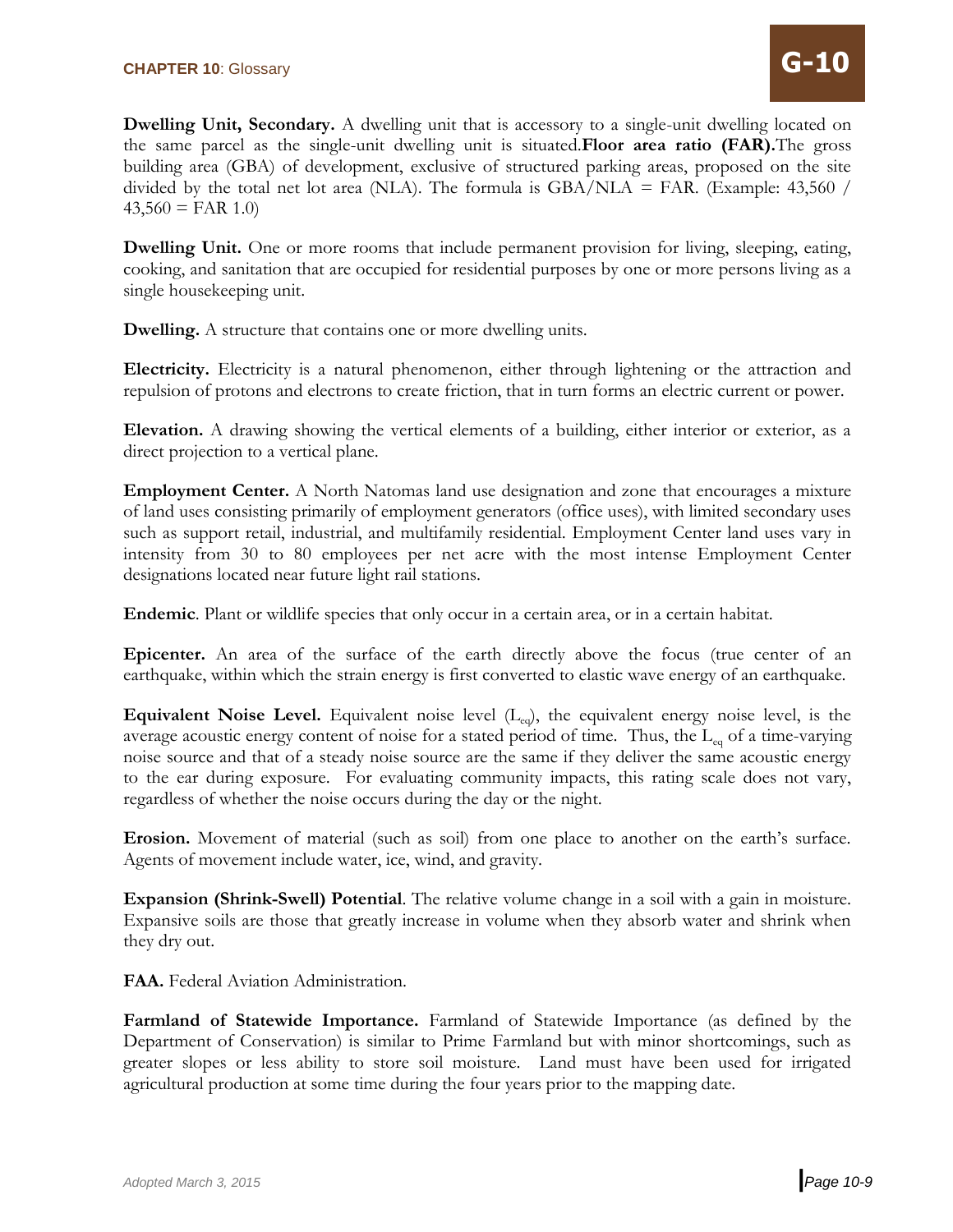

**Farmland.** Refers to eight classifications of land mapped by the U.S. Department of Agriculture Soil Conservation Service. The five agricultural classifications defined below except Grazing Land do not include publicly owned lands for which there is an adopted policy preventing agricultural use.

**Fault System.** Two or more interconnecting fault sets.

**Fault Zone.** A zone in which surface disruption or rock fracture has occurred due to movement along a fault. A fault zone may be expressed as an area with numerous small fractures, breccia (essentially, fractured rock) as a fault gouge. A fault zone may be anywhere from a few meters or yards) to two or more kilometers (1 mile or more) wide.

**Fault.** A fracture in the earth's crust accompanied by a displacement of one side with respect to the other and in a direction parallel to the fracture.

**FHWA.** Federal Highway Administration.

**Fiber Optic Cable.** A fiber optic cable is a cable containing multiple optical fibers. The individual fibers are coated with flexible, transparent glass or plastic and contained in a cable tube suitable to the environment where the cable is being deployed. The fibers transmit light between the two ends of the cable, allowing for high speed transmission of information over long distances.

**Fill Material**. Any material used for the primary purpose of replacing an aquatic area with dry land or for changing the bottom elevation of a waterbody. This includes both natural materials (silt, sand, gravel, rock, and wood) and manufactured materials (concrete, plastic, steel, treated wood).

**FIRM (Flood Insurance Rate Map).** Issued by FEMA, these maps show special hazard areas, including the 100-year floodplain. They also show flood insurance risk zones and other floodrelated information applicable to a community.

**Flood Control.** Various activities and regulations that help reduce or prevent damages caused by flooding. Typical flood control activities include: structural flood control works (such as bank stabilization, levees, and drainage channels), acquisition of floodprone land, flood insurance programs and studies, river and basin management plans, public education programs, and flood warning and emergency preparedness activities.

**Flood.** A general and temporary condition of partial or complete inundation of two or more acres of normally dry land area or of two or more properties (at least one of which is the policyholder's property) from:

- Overflow of inland or tidal waters; or
- Unusual and rapid accumulation or runoff of surface waters from any source;
- Mudflow; or
- Collapse or subsidence of land along the shore of a lake or similar body of water as a result of erosion or undermining caused by waves or currents of water exceeding anticipated cyclical levels that result in a flood as defined above.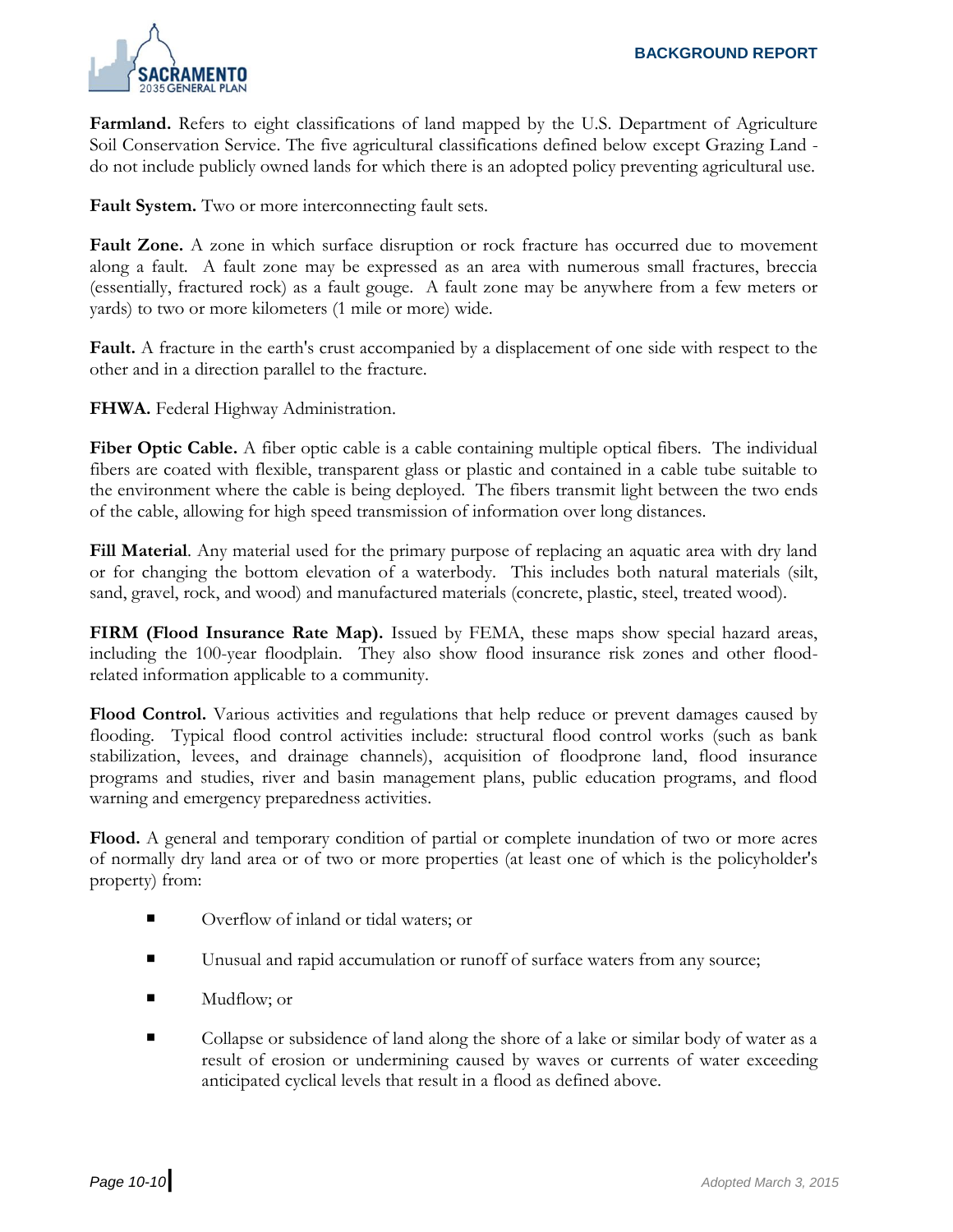**Floodplain.** The area adjoining a watercourse that may be covered by floodwater during a flood. Storm runoff and flood events may cause alterations in the floodplain in certain areas.

**Forcible Rape.** The carnal knowledge of a person forcibly and against his/her will.

**Freeboard.** An additional amount of height above the Base Flood Elevation used as a factor of safety (e.g., two feet above the Base Flood) in determining the level at which a structure's lowest floor must be elevated or floodproofed to be in accordance with State or community floodplain management regulations.

Frontage. That portion of a lot that abuts a public street or private street for which the street alignments, widths, and design standards have been approved by the planning and design commission, preservation commission, or City Council.

**FTA.** Federal Transit Administration.

**General Plan.** A compendium of city or county policies regarding its long-term development, in the form of maps and accompanying text. The General Plan is a legal document required of each local agency by the State of California Government Code Section 65301 and adopted by the City Council or Board of Supervisors. In California, the General Plan has seven mandatory elements (Circulation, Conservation, Housing, Land Use, Noise, Open Space, Safety and Seismic Safety) and may include any number of optional elements (such as Air Quality, Economic Development, Hazardous Waste, and Parks and Recreation). The General Plan may also be called a "City Plan," "Comprehensive Plan," or "Master Plan."

**Ground Failure.** Mudslide, landslide, liquefaction, of the seismic compaction of soils.

**Ground Shaking.** When movement occurs along a fault, the energy generated is released as waves, which cause groundshaking. Groundshaking intensity varies with the magnitude of the earthquake, the distance from the epicenter, and the type of rock or sediment through which the seismic waves move. The strongest ground motion, or groundshaking, typically occurs near the epicenter of the earthquake and attenuates (diminishes) as the seismic waves move away from the epicenter. In general, loose or soft saturated sediments amplify groundshaking more than dense or stiff soils or bedrock materials.

**Groundwater Basin.** Flow system that has a surface and a subsurface area with defined boundaries, and materials (rocks or unconsolidated deposits) that can store water.

**Groundwater.** Water within the earth that supplies wells and springs; water in the zone of saturation where all openings in rocks and soil are filled, the upper surface of which forms the water table.

**Hazardous Material/HazMat.** As defined by the California Health and Safety Code, a material that, because of its quantity, concentration, or physical, chemical characteristics poses a significant present or potential hazard to human health and safety or to the environment if released into the workplace or the environment. "Hazardous materials" include, but are not limited to, hazardous substances, hazardous waste, and any material which a handler or the administering agency has a reasonable basis for believing that it would be injurious to the health and safety of persons or harmful to the environment if released into the workplace or the environment.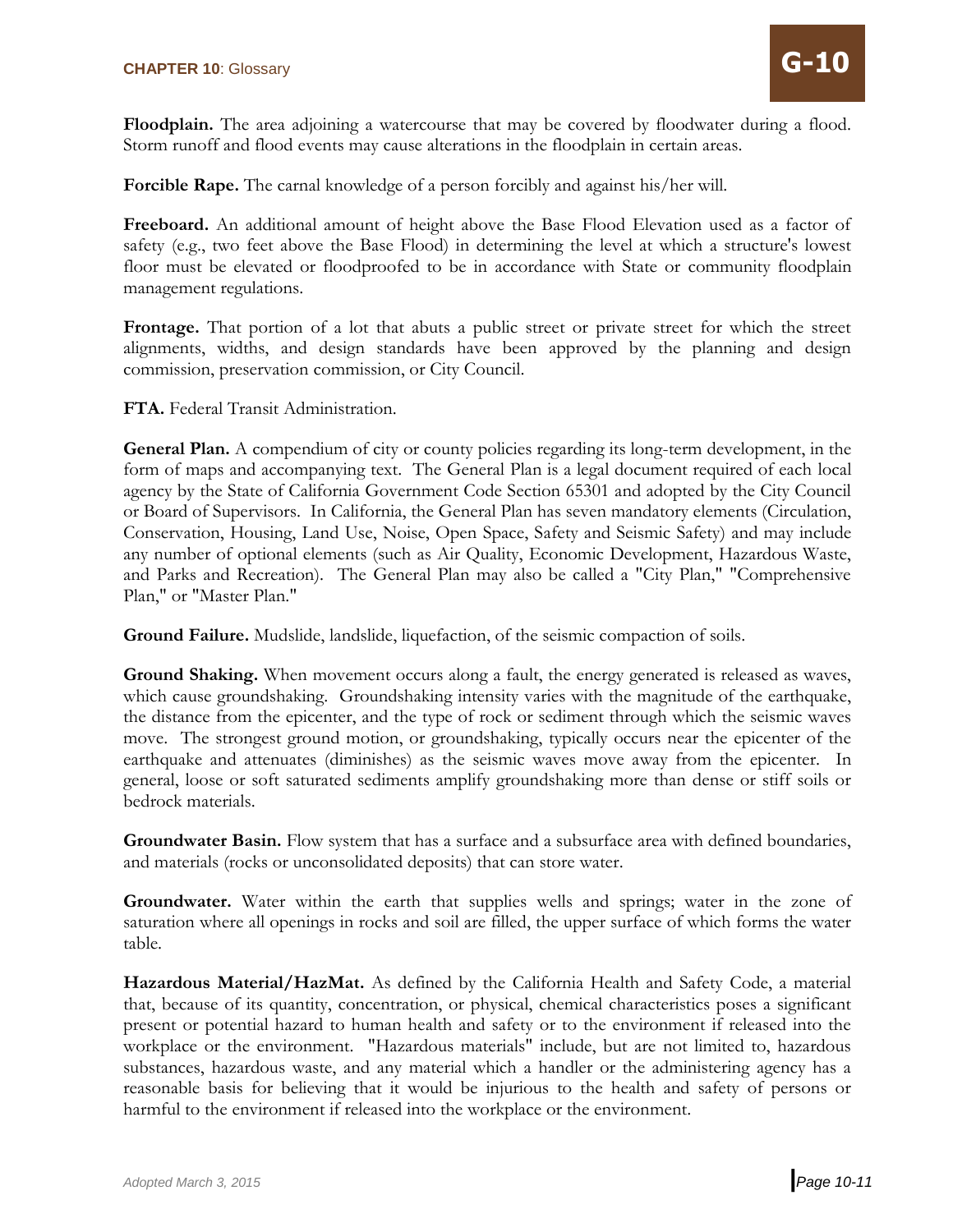

**Hazardous Waste Disposal Facility.** A facility at which hazardous waste is intentionally placed into or on any land or water, and at which waste will remain after closure. (See California Health and Safety Code section 25114).

**Hazardous Waste Facility.** A hazardous waste facility that includes all contiguous land and structures, other appurtenances, and improvements on the land, used for handling, treating, storing, or disposing of hazardous waste.

**Hazardous Waste Transfer Facility (Transfer Station).** Any hazardous waste facility where hazardous wastes are loaded, unloaded, pumped, or packaged. (California Health and Safety Code Section 25114)

**Hazardous Waste Treatment Facility.** Treatment as defined in California Health and Safety Code section 25123.5 as that section may be amended from time to time. "Treatment facility" means any off-site or on-site facility at which hazardous waste is subject to treatment.

**Hazardous Waste.** Waste, or a combination of wastes, which because of its quantity, concentration, or physical, chemical, or infectious characteristics, may either cause, or significantly contribute to, an increase in mortality or an increase in serious irreversible or incapacitating reversible illness; or pose substantial present or potential hazard to human health or environment when improperly treated, stored, transported, disposed of, or otherwise managed.

**HCM.** Highway Capacity Manual.

**Historic District Plan**. A plan adopted by the council pursuant to chapter 17.604 or the prior versions of that chapter.

**Historic District**. A geographic area designated as a historic district by the council in accordance chapter 17.604.

**Historic Preservation.** The preservation of historically significant structures and neighborhoods until such time as, and in order to facilitate, restoration and rehabilitation of the building(s) to a former condition.

**Historic Resource.** Those properties determined to be a historic resource or cultural resource under CEQA or NEPA, under any other provision of California law, or listed or nominated for listing on the Sacramento register.

**Historic; Historical.** An historic building or site is one that is noteworthy for its significance in local, state, or national history or culture, its architecture or design, or its works of art, memorabilia, or artifacts.

**Homicide.** The willful (non-negligent) killing of one human by another.

**Hotel.** A building designed for occupancy as temporary lodging with or without meals, in which there are six or more guest rooms. A hotel is typically larger than a motel and often includes conference and banquet facilities. See "rooming and boarding house," or "residential hotel," to differentiate a hotel use from these other uses.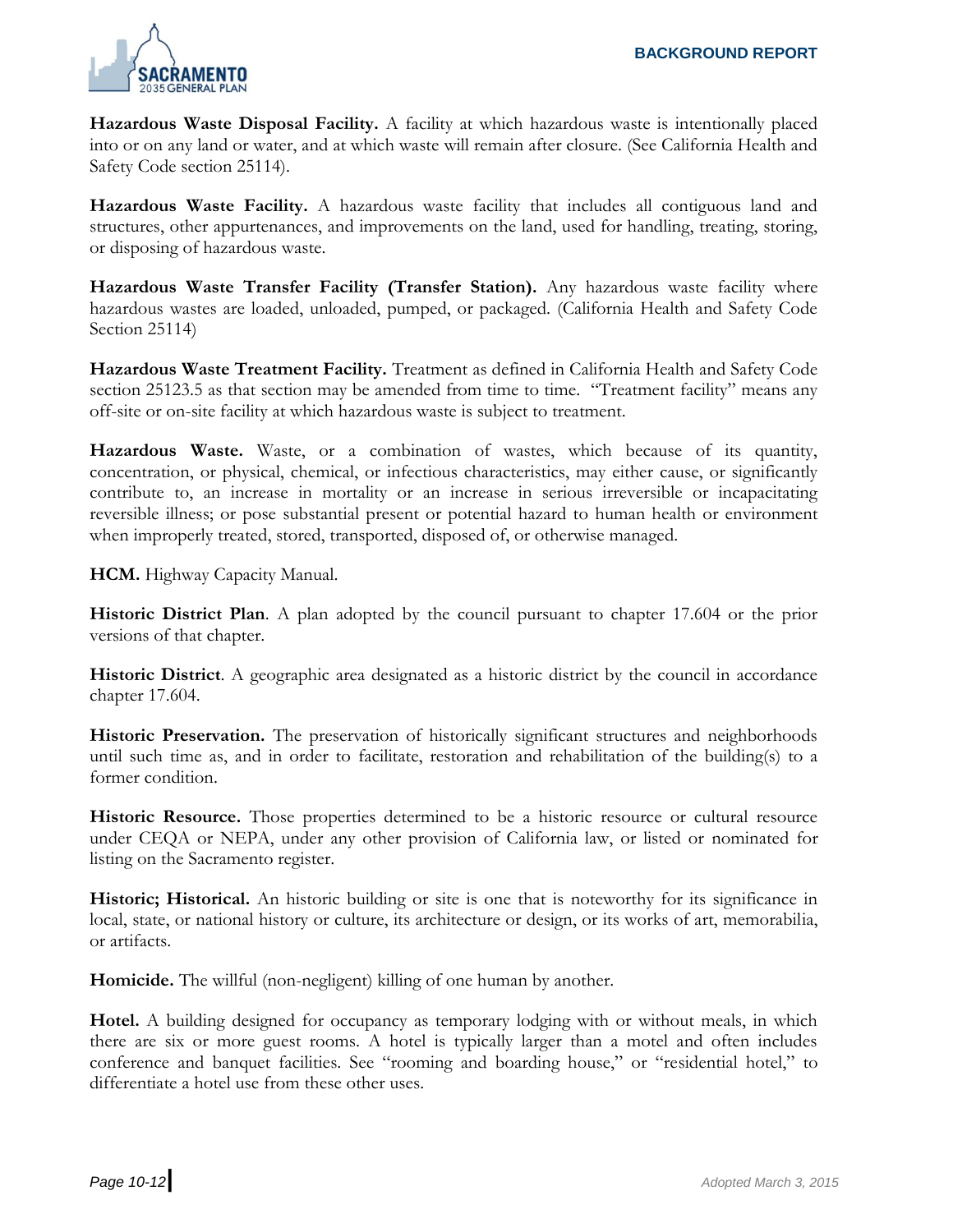**Household Hazardous Waste**. Items that are discarded at specially designated facilities. These items include paints, cleaning chemicals, solvents, fluorescent light bulbs, non-commercial pesticides, insecticides, and motor oil.

**Housing Element.** One of the seven State-mandated elements of a local general plan, it assesses the existing and projected housing needs of all economic segments of the community, identifies potential sites adequate to provide the amount and kind of housing needed, and contains adopted goals, policies, and implementation programs for the preservation, improvement, and development of housing. Under State law, Housing Elements must be updated every five years.

**HOV.** High Occupancy Vehicle.

**Improvements.** Buildings, structures, and fixtures erected on, or affixed to, land, except telephone, telegraph, and electrical lines.

**Inactive Fault.** A fault which shows no evidence of movement in recent geologic time and no potential for movement in the relatively near future.

**Infill Development.** Development on, or reuse of, a site that has been previously developed, or development on a vacant site, where at least 75 percent of the perimeter of the site adjoins, or is separated only by an improved public right-of-way from, parcels that are developed with existing uses.

**Infill.** Development on, or reuse of, a site that has been previously developed, or development on a vacant site, where at least 75 percent of the perimeter of the site adjoins, or is separated only by an improved public right-of-way from, parcels that are developed with existing uses.

**Infrastructure.** Public services and facilities, such as sewage-disposal systems, water-supply systems, other utility systems, and roads.

**Internet.** The internet is a network that links computer networks all over the world by satellite and telephone, connecting users with service networks such as e-mail and the World Wide Web.

**Joint Powers Authority (JPA).** A legal arrangement that enables two or more units of government to share authority in order to plan and carry out a specific program or set of programs that serves both units.

**Joint Powers Authority (JPA).** A legal arrangement that enables two or more units of government to share authority in order to plan and carry out a specific program or set of programs that serves both units.

Land Use Classification. A system for classifying and designating the appropriate use of properties.

Land Use Element. A required element of the General Plan that uses text and maps to designate the future use or reuse of land within a given jurisdiction's planning area. The land use element serves as a guide to the structuring of zoning and subdivision controls, urban renewal and capital improvements programs, and to official decisions regarding the distribution and intensity of development and the location of public facilities and open space. (See "Mandatory Element").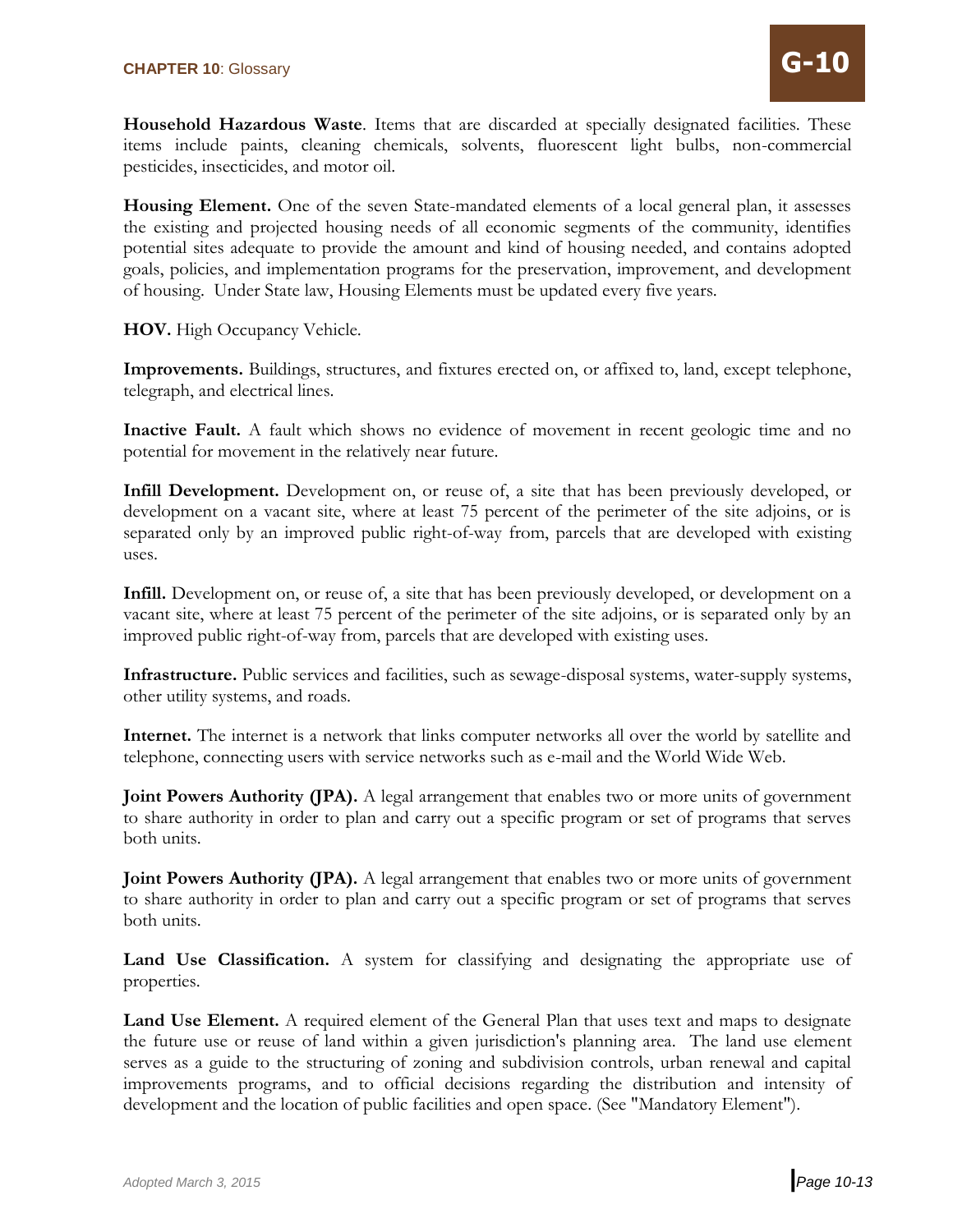

Land Use Regulation. A term encompassing the regulation of land in general and often used to mean those regulations incorporated in the General Plan, as distinct from zoning regulations (which are more specific).

**Land Use.** The occupation or use of land or water area for any human activity or any purpose defined in the General Plan.

**Landmark.** All historic resources designated as landmarks by the council in accordance with chapter 17.604.

**Landscaping.** Plants, other physical site elements, and plans.

**Landslide.** A general term for relatively rapid mass movement, such as slump, rock slide, debris slide, mudflow, and earthflow.

**Larceny.** The unlawful taking, carrying, leading, or riding away of property from the possession or construction possession of another.

**Ldn.** The Day Night Average Level, is a 24-hour average Leq with a 10 dBA "weighting" added to noise during the hours of 10:00 p.m. to 7:00 a.m. to account for noise sensitivity in the nighttime.

**Levee.** A man-made structure, usually an earthen embankment often reinforced with soil cement, that is designed to contain or divert the flow of water.

Light Rail Transit (LRT). "Street cars" or "trolley cars" that typically operate entirely or substantially in mixed traffic and in non-exclusive, at-grade rights-of-way. Passengers typically board vehicles from the street level (as opposed to a platform that is level with the train) and the driver may collect fares. Vehicles are each electrically self-propelled and usually operate in one or two-car trains.

**Listed Historic Resource.** Any resource listed in the Sacramento register, the California Register, or the National Register of Historic Places; provided, that listed historic resource does not include a noncontributing resource in a historic district or resources in the Old Sacramento national historic landmark district.

**LOS.** Level of Service.

Lot. A parcel of land shown on a subdivision map or a record of survey map, or a parcel described by metes and bounds, or a building site in one ownership having an area for each main building as hereinafter required in each zone.

**LUST.** Leaking underground storage tank.

**Magnitude (Earthquake).** A measure of the strength of an earthquake or the strain energy released by it, as determined by seismographic observations and mathematical calculations.

**Manufacturing, Service, and Repair.** The compounding, processing, reprocessing, assembly, packaging, maintenance, or repair of goods. Regulation of this use varies, depending on size of building.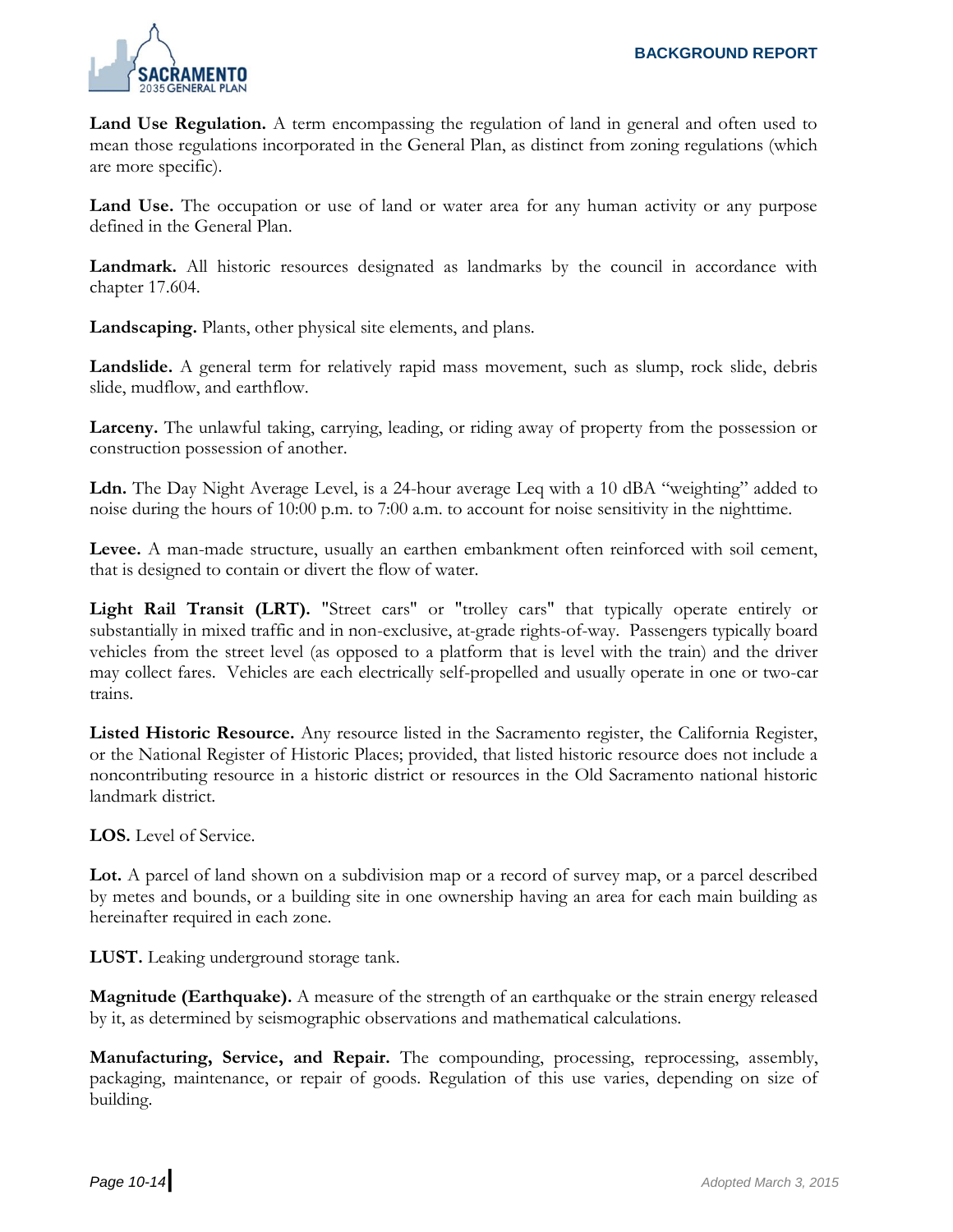**Master Plan.** An overall plan for development, consistent with the goals and policies of the general plan and applicable community plan, specific plan, or area plan. A master plan shall include, but may not be limited to, an overall schematic plan designating acreage proposed for each parcel, location of proposed land uses, general description of the types and intensities of uses, building elevations, heights, square footage, parking, open space, and the proposed pedestrian, bicycle, and traffic circulation system.

**Maximum Noise Level.** Maximum noise level (L<sub>max</sub>) is the maximum instantaneous noise level experienced during a given period of time.

**MCL.** Maximum contaminate level.

**mgd.** Million gallons per day.

**Midden.** The layer of soil which contains the byproducts of human activity as the result of the accumulation of these materials on their living surface. For prehistoric sites, a layer of soil that was stained to a dark color by the decomposition of organic refuse which also contained food bones, fragments of stone tools, charcoal, pieces of pottery, or other discarded materials. For historic sites, a similar layer of soil but with appropriate historic material remains often in a much thinner deposit.

**Mined Lands.** The surface, subsurface, and ground water of an area in which surface mining operations will be, are being, or have been conducted, including private ways and roads appurtenant to any such area, land excavations, workings, mining waste, and areas in which structures, facilities, equipment, machines, tools, or other materials or property which result from, or are used in, surface mining operations are located.

**Minerals.** Any naturally occurring chemical element or compound, or groups of elements and compounds, formed from inorganic processes and organic substances, including coal, peat, and bituminous rock, but excluding geothermal resources, natural gas, and petroleum.

**Minimum Noise Level.** Minimum noise level (L<sub>min</sub>) is the minimum noise level experienced during a given period of time.

**Missionization.** The process of converting Natives to Christianity and assimilating them to European beliefs/ways of life.

**Mixed-use.** Properties on which various uses, such as office, commercial, institutional, and residential, are combined in a single building or on a single site in an integrated development project with significant functional interrelationships and a coherent physical design. A "single site" may include contiguous properties.

**MMT.** Million metric tons.

**Motor Vehicle Theft.** The theft, or attempted theft, of a motor vehicle.

**MRZ.** Areas classified by the State on the basis of geologic factors, without regard to existing land use and land ownership.

**MT.** Metric ton.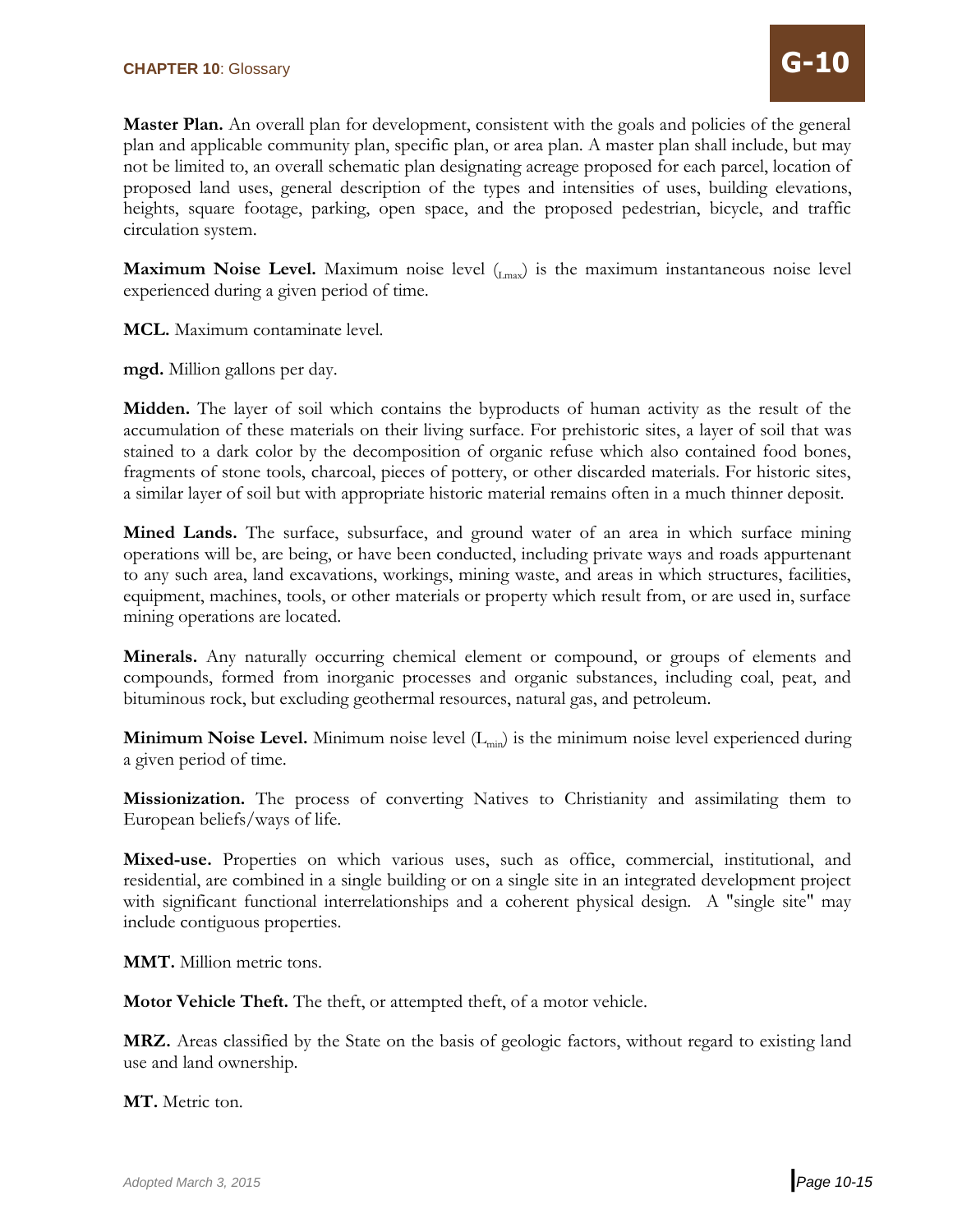

**Multiple Family Building (Multi-family).** A detached building designed and used exclusively as a dwelling by three or more families occupying separate suites.

**Mutual Aid.** The provision of resources (personnel, apparatus, and equipment) to a requesting jurisdiction already engaged in emergency operations, which have exhausted or will shortly exhaust local resources.

**Mw.** Moment magnitude.

**National Flood Insurance Program (NFIP).** A federal program that allows property owners to purchase insurance protection against losses due to flooding. In order to participate in this program, local communities must agree to implement and enforce measures that reduce future flood risks in special flood hazard areas.

**National Historic Preservation Act.** 16 U.S.C. section 470 et seq., as it may be amended from time to time.

**National Register of Historic Places.** The official inventory of districts, sites, buildings, structures and objects significant in American history, architecture, archeology and culture which is maintained by the Secretary of the Interior under the authority of the Historic Sites Act of 1935 and the National Historic Preservation Act of 1966(16 U.S.C. 470 et seq., 36 C.F.R. sections 60, 63).

**National Register Resource.** Any resource listed in the National register of Historic Places.

**Natural Gas.** Natural gas is a hydrocarbon gas mixture that is widely used as an energy source in a variety of applications including heating buildings, fueling vehicles, and generating electricity.

**Noise-Sensitive Area.** Noise-sensitive area is an area where noise exposure could result in healthrelated risks to individuals, as well as places where quiet is an essential element of their intended purpose. Examples include residences, cemeteries, churches, and hospitals.

**Nominated Resource.** A resource nominated for listing on the Sacramento register as provided for in chapter 17.604.Any building, structure, site, area, place, feature, characteristic, appurtenance, landscape, landscape design, or improvement.

**Office.** A room or group of rooms used for conducting the affairs of a business, profession, service industry, or government. Office includes "medical clinic or office."

**Open Space, Common.** Open space that is reserved for the shared use of adjacent tenants or property owners. Common open space includes landscaping, roof gardens, atriums, natural water features (e.g., ponds), and other amenities used for outdoor use.

**Open Space, Private.** Open space that is reserved for the use of a single tenant or property owner. Private open space includes balconies, decks, and porches.

**Open Space, Public.** Open space that is provided for public use.

**Ordinance.** A law or regulation set forth and adopted by a governmental authority, usually a city or county.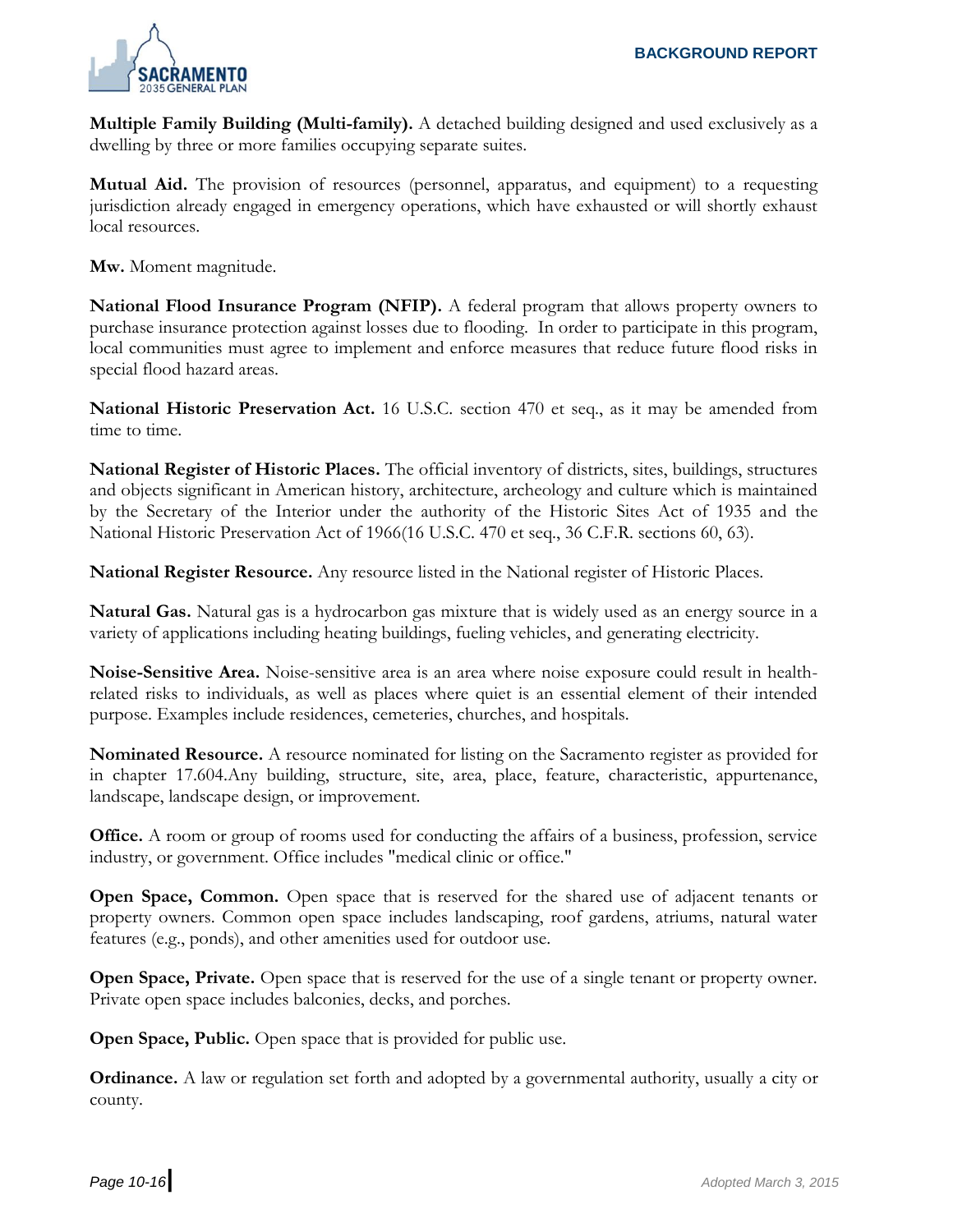**Open Space.** Open space is defined as undeveloped land primarily left in its natural environment with recreation uses as a secondary objective. Open space may or may not have public access. This type of land often includes wetlands, steep hillsides, or other similar spaces.

**Ordinance.** A law or regulation set forth and adopted by a governmental authority, usually a city or county.

**Other Land.** Other Land (as defined by the Department of Conservation) is land not included in any other mapping category. Common examples include low density rural developments; brush, timber, wetland, and riparian areas not suitable for livestock grazing; confined livestock, poultry or aquaculture facilities; strip mines, borrow pits; and water bodies smaller than forty acres. Vacant and nonagricultural land surrounded on all sides by urban development and greater than 40 acres is mapped as Other Land.

**Park.** All publicly owned and operated parks that are used, operated, or maintained for recreational purpose.

**Passive Recreation.** A mix of non-motorized or non-consumptive recreational uses, such as wildlife viewing, hiking, biking, and canoeing that typically occur on undeveloped or minimallyimproved lands.

**Peak Flow.** The maximum rate of flow through a watercourse for a given storm.

**Peak Particle Velocity.** Peak particle velocity (PPV) is defined as the maximum instantaneous positive or negative peak of a vibration signal. PPV is typically used in the monitoring of transient and impact vibration and has been found to correlate well to the stresses experienced by buildings.

Perchlorate. Primary ingredient in solid propellant for rockets and missiles, and is a common contaminant found in groundwater supplies in and around aerospace and military facilities.

**Percolation.** Movement of water through small openings (pore space) within a porous material.

**Permeability (groundwater).** Ability of a rock or unconsolidated deposit to transmit water through spaces that connect between grains. The size and shape of the spaces controls how well water transmits, or "flows."

**Planning and Design Commission.** The planning and design commission established pursuant to chapter 2.60.

**Planning and Zoning Law.** Title 7 Division 1 of the State of California Government Code, beginning with section 65000.

**Planning Area.** The area directly addressed by the general plan. A city's planning area typically encompasses the City Limits and potentially annexable land within its sphere of influence.

**PM10.** Respirable particulate matter ten microns or less in diameter.

**PM2.5.** Respirable particulate matter 2.5 microns or less in diameter.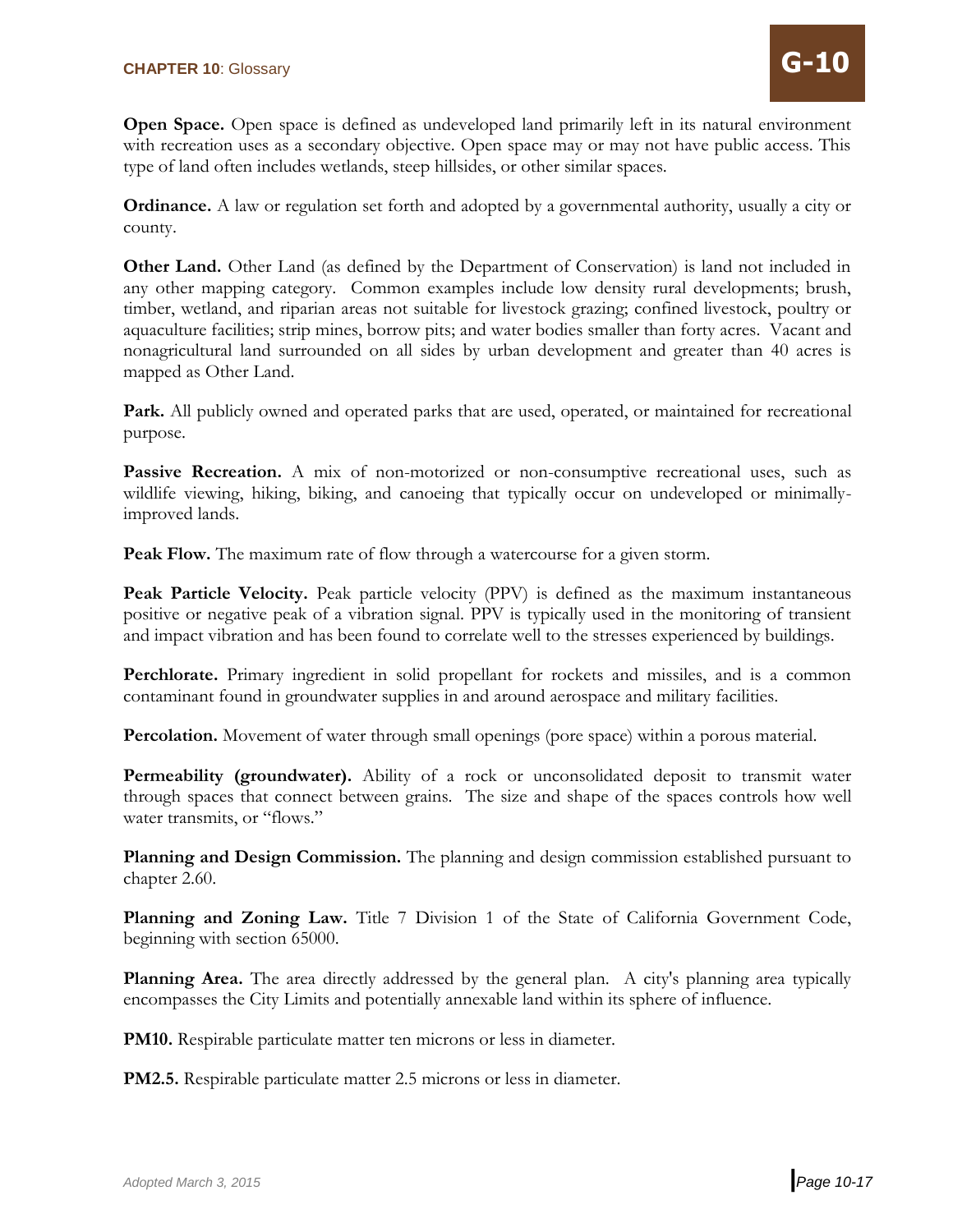

**Point Source of Pollution.** Discrete conveyances, such as pipes or man-made ditches that discharge pollutants into waters of the United States. This includes not only discharges from municipal sewage plants and industrial facilities, but also collected storm drainage from larger urban areas, certain animal feedlots and fish farms, some types of ships, tank trucks, offshore oil platforms, and collected runoff from many construction sites.

**Policy.** A specific statement of principle or of guiding actions that implies clear commitment but is not mandatory. A general direction that a governmental agency sets to follow, in order to meet its goals and objectives before undertaking an action program. (See "Program").

Power Plants. Power plants are sources for generating electricity.

**PPV.** Peak Particle Velocity.

**Prehistory.** Human history in the period before recorded history, known mainly through archaeological discoveries, study, research, etc.

**Priority Investment Areas.** Areas the City has designated for priority investment that the City would use in the future to align programming guide criteria and CIP funding for new infrastructure projects (Resolution 2009-629).

**Private Hauler.** Any privately-owned waste hauler that collects, disposes or destroys, or any combination thereof, garbage, waste, offal or debris.

**Public and Quasi-public Facilities.** Institutional, academic, governmental and community service uses, either owned publicly or operated by non-profit organizations, including private hospitals and cemeteries. (See "Institutional Uses").

**Reach.** A term used to describe a specific length of a stream or watercourse. For example, the term can be used to describe a section of a stream or watercourse between two bridges.

**Recharge (Groundwater).** Water reaching the saturated zone of an aquifer where it is available for extraction.

**Reclamation.** The combined process of land treatment that minimizes water degradation, air pollution, damage to aquatic or wildlife habitat, flooding, erosion, and other adverse effects from surface mining operations, including adverse surface effects incidental to underground mines, so that mined lands are reclaimed to a usable condition which is readily adaptable for alternate land uses and create no danger to public health or safety. The process may extend to affected lands surrounding mined lands, and may require backfilling, grading, resoiling, revegetation, soil compaction, stabilization, or other measures.

**Recyclable Material.** Reusable material, including without limitation metals, glass, plastic, paper, concrete, and organic material that is intended for reuse, remanufacture, or reconstitution for the purpose of using the altered form. Recyclable material does not include refuse or hazardous material.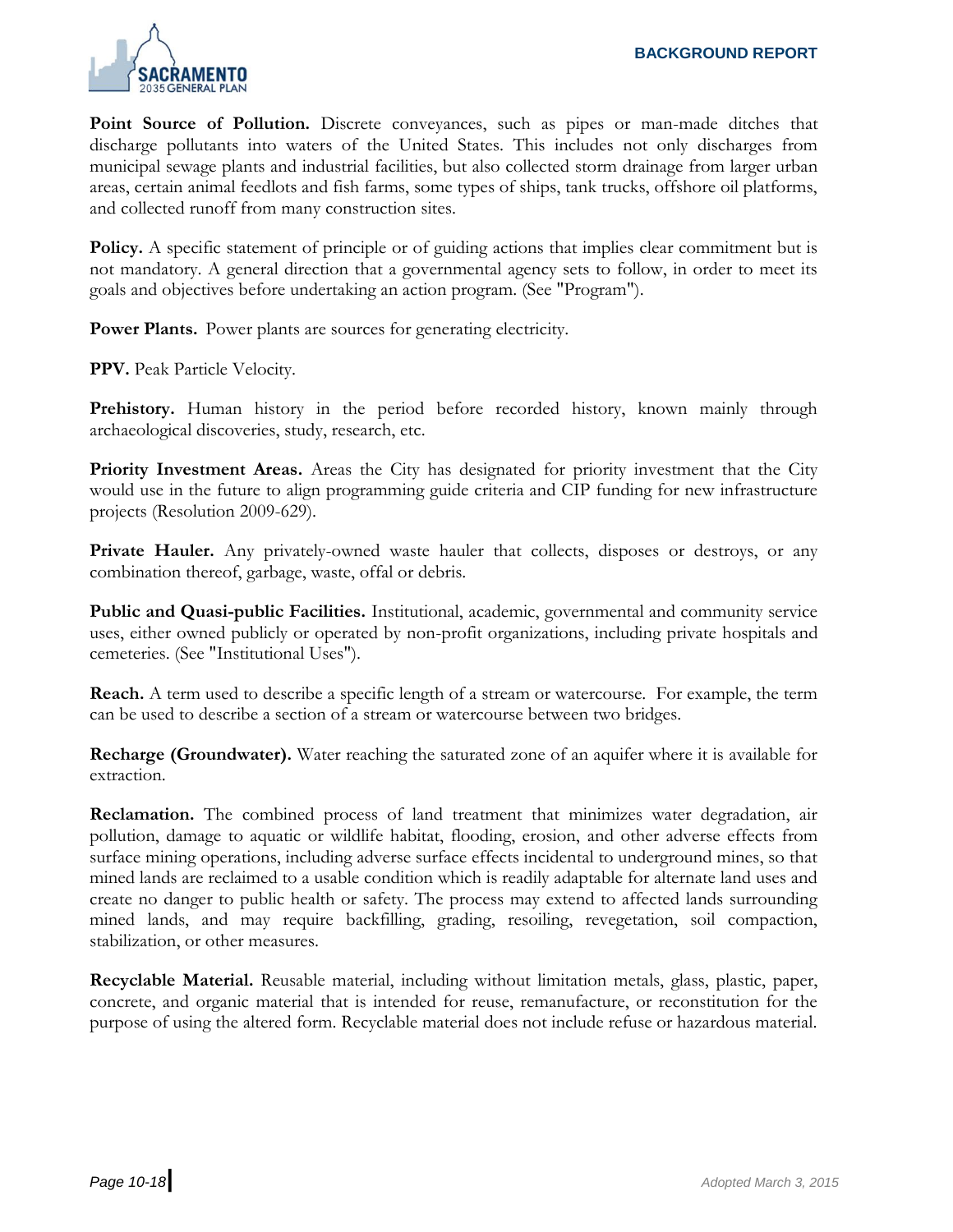**Recycling Facility.** A facility for the acceptance of recyclable materials from the general public, other recycling facilities, local government agencies, and other business enterprises. The facility is used for the collection, short-term storage, processing, and transfer of recycled materials having a residual solid waste of 10 percent or less of non-putrescent material requiring transport to a landfill. A recycling facility may use portable or permanent equipment to chip, crush, grind, or process recyclable waste products.

**Recycling.** The process of collecting, sorting, cleansing, treating, and reconstituting materials that would otherwise become solid waste, and returning them to the economic mainstream in the form of raw material for new, reused, or reconstituted products that meet the quality standards necessary to be used in the marketplace.

**Redevelopment Plan.** A plan that is agreed to by the local redevelopment authority for a closing or realigning installation, and that provides for the reuse or redevelopment of the real property and personal property of the installation that is available for such reuse and redevelopment as a result of the closure or realignment.

**Regional Housing Needs Plan.** A quantification by a COG or by HCD of existing and projected housing need, by household income group, for all localities within a region.

**Regulatory.** Subject to the control of or required to follow rules set forth by a governmental agency. With respect to washes or streams it refers to those areas where the federal government restricts the use or development of areas it has deemed to be "Waters of the U.S." These regulations are part of the Clean Water Act.

**Renewable Energy.** Renewable energy is energy that comes from natural resources that are naturally replenished, such as solar, wind, rain, tides, geothermal, and biomass sources.

**Reportable Quantities.** 55 gallons for liquids, 500 pounds for solids and 200 cubic feet for compressed gases.

**Response Time.** The total amount of time it takes for a fire, police, and/or emergency medical service (EMS) unit to respond to a call, from the time when the emergency call is placed to 911 to the time that the unit arrives on scene. Response times are typically broken into three components:

- Call-handling time which includes the time of the call to 911 until the time that Communications dispatches fire, police, and/or EMS units.
- Turnout time which includes the time that Communications dispatches a fire, police, and/or EMS unit until the time that the unit responds and is en route to the scene.
- Travel time which includes the time that the fire, police, and/or EMS unit responds until the time that the unit arrives on scene.

**Restaurant.** An establishment where food and drink are prepared, served, and consumed primarily within the principal building. A restaurant use may or may not have within its premises a bar for the sale of alcoholic beverages for on-site consumption.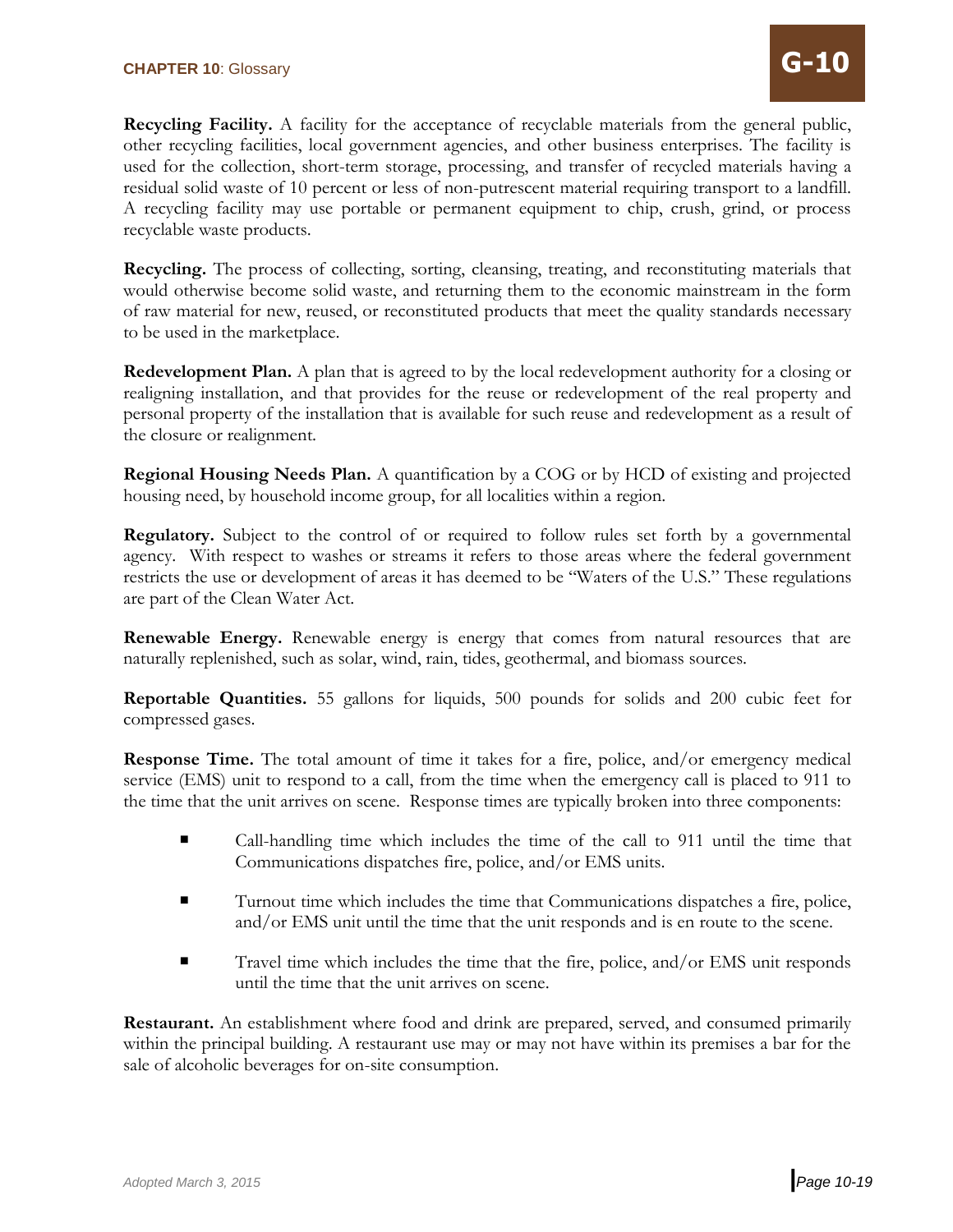

**Retail Store.** An establishment engaged in selling goods or merchandise to the general public for personal or household consumption or use. Goods or merchandise may be new or used. A retail store promotes itself to the general public; may buy, receive, and sell merchandise; may process or manufacture some of the products in stock, such as jewelry or baked goods; and may process articles owned by the customer, such as cleaners or shoe repair. Membership-type stores, indoor markets, bazaars, antique malls, consignment shops, thrift stores, and secondhand stores are examples of retail stores. Regulation of this use varies, depending on size of building. "Retail store" does not include superstores.

**Reuse.** The rehabilitation and utilization of existing (typically historical) structures for a different use than the structure was originally built to accommodate.

**Robbery.** Taking or attempting to take anything of value from the care, custody, or control of a person or persons by force or threat of force or violence and/or by putting the victim in fear.

**RT.** Sacramento Regional Transit District

**Runoff.** The portion of precipitation on land that ultimately reaches streams, especially water from rain or melted snow that flows over ground surface.

**SACOG.** Sacramento Area Council of Governments.

**Sacramento Register of Historic and Cultural Resources.** The register created by chapter 17.604.

**Saturated zone.** An aquifer zone with only water in the interconnected spaces.

**School (K—12).** Any building, portion of building, or group of buildings designed, constructed, and used for public or private education or instruction for any or all grades from kindergarten through grade 12.

**School Developer Fees**. Fees levied on new development by school districts as established by Proposition 1A and SB 50 and determined by the State Allocation Board.

- Level I fees are set at rates of \$3.20 per square foot of new residential and \$0.51 per square foot for commercial and industrial development. A fee of \$3.20 per square foot also applies to any additions to existing residential development. Additions of less than 500 square feet are exempt from this fee.
- Level II fees are additional fees on new development set by individual School Districts to generate one-half of the cost of providing new school facilities. Use of Level II fees assumes that the State will provide the other half of the cost of new schools through the issuance of general obligation bonds.
- Level III fees are additional fees on new development set by individual School Districts to generate 100 percent of the cost of providing new school facilities allowed in the event that the State does not have funding available. The district must, however, refund these funds when general obligation funds from the State do become available.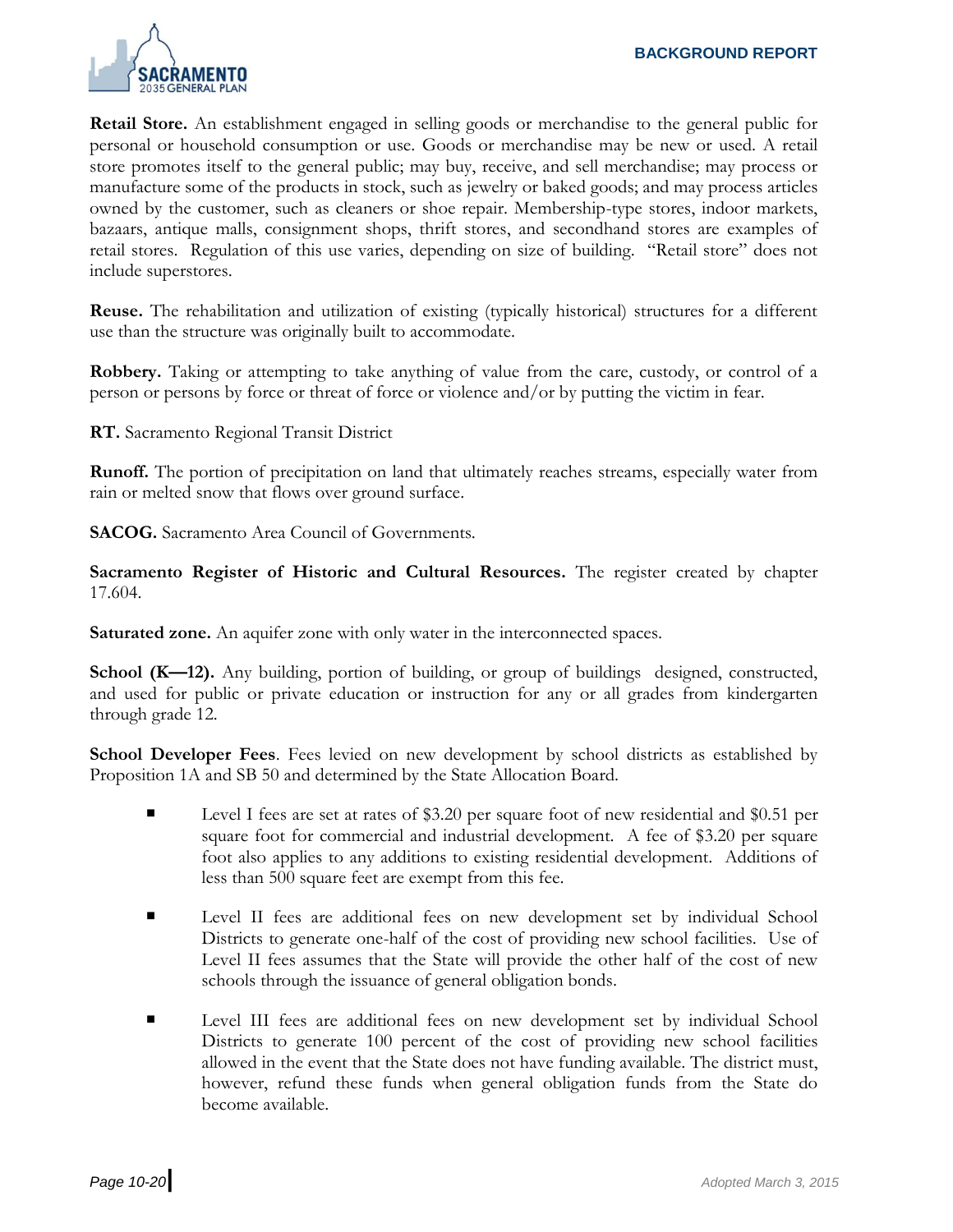**Secondary Treatment.** Technology-based requirements for direct discharging municipal wastewater treatment facilities. Standard is based on a combination of physical and biological processes typical for the treatment of pollutants in municipal wastewater.

**Secretary of the Interior's Standards.** The Secretary of the Interior's Standards for Treatment of Historic Properties found at 36 C.F.R. 68.3, as it may be amended from time to time.

**Sediment.** Soil particles, sand, and minerals washed from the land into aquatic systems as a result of natural and human activities.

**Seiche.** A standing wave (periodic oscillation) produced in a body of water such as a reservoir, lake, or harbor, by wind, atmospheric changes, or earthquakes.

**Seismic.** Pertaining to earthquake or earth vibration, including those that are artificially induced.

Semi-confined Aquifer. Confined by upper layers having permeability that varies from low to moderate. Thus, groundwater moves through these confining layers, but moves slowly.

**Setback.** The line beyond which the main wall of a building or structure may not project. A required setback for one building or structure may not serve as the required setback for any other building or structure.

1. A front-yard setback, and a rear-yard setback that is adjacent to an alley, extend across the full width of the lot and are measured from the adjacent right-of-way line to the nearest point of the main wall of the building.

2. A rear-yard setback that is not adjacent to an alley extends across the full width of the lot and is measured from the property line to the nearest point of the main wall of the building.

3. An interior side-yard setback extends from the front-yard setback to the rear-yard setback and is measured from the property line to the nearest point of the main wall of the building.

4. A street side-yard setback extends from the front-yard setback to the rear-yard setback and is measured from the adjacent right of way line to the nearest point of the main wall of the building.

**Shopping Center.** A group of five or more commercial establishments on one or more parcels with common off-street parking and vehicular access points. A shopping center can include an anchor tenant that wholly or partially occupies a structure in a shopping center; occupies not less than 4,000 square feet; and is a retail food store, drug store, department store, retail discount house, home improvement center, variety store, movie theater, or restaurant.

**Significant Feature or Characteristic.** A feature or characteristic identified by the city council as significant from a historical standpoint pursuant to chapter 17.604.

**Site Plan and Design Review.** A review process that ensures that the physical aspects of a development project are consistent with the general plan and applicable specific plan or transit village plan and with all applicable neighborhood specific and city-wide design guidelines and development standards. Site plan and design review is a discretionary permit and is not the automatic right of an applicant.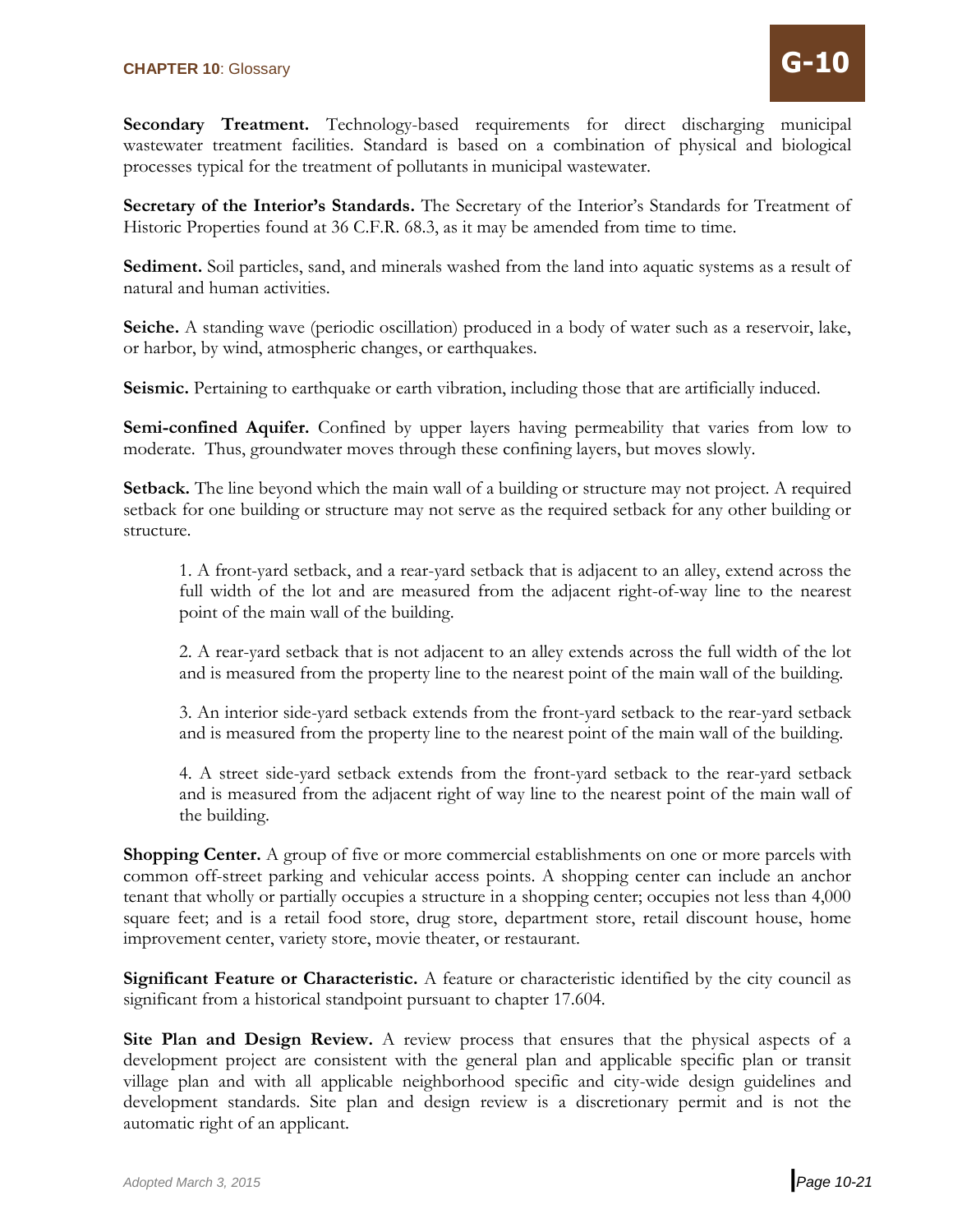

**Site.** A contiguous area of land, including a lot or lots or a portion thereof, upon which a project is developed or proposed for development.

**Soil Erosion.** The processes by which soil is removed from one place by forces such as wind, water, waves, glaciers, and construction activity and eventually deposited at some new place.

**Solar Energy System, Commercial (City Property).** A facility used for the conversion of solar energy for the commercial sale of electricity and located on a lot owned by the city. A solar energy system—commercial (city property) does not include a system that is accessory to the primary use of the lot and that generates electricity that is primarily used on-site or credited to the use of the lot.

**Solar Energy System, Commercial (Non-city Property).** A facility used for the conversion of solar energy for the commercial sale of electricity and located on a lot that is not owned by the city. A solar energy system—commercial (non-city property) does not include a system that is accessory to the primary use of the lot and that generates electricity that is primarily used onsite or credited to the use of the lot.

**Solid Waste Landfill.** A solid waste landfill defined in California Public Resources Code section 40195.1.

**Solid Waste Transfer Station.** A facility where solid waste is unloaded and then consolidated for shipment to a landfill.

**Solid Waste**. Any material consisting of inert, putrescible, or non-putrescible material generated by residential, commercial, industrial, and agricultural uses. Inert materials generally have no active material that can break down into other forms, and therefore are considered not to decompose. Putrescible materials are capable of being decomposed by microorganisms with sufficient rapidity as to cause nuisances because of odors, vectors, gases, or other offensive conditions. Non-putrescible materials are not easily decomposed into other matter or decomposed into other materials.

**Sound Exposure Level or Single Event Level (SEL).** A descriptor used to characterize the severity of short-duration sound events, SEL is the time-averaged, constant intensity, A-weighted sound level over a one-second reference time that would produce the same sound exposure as the actual time-varying sound over the actual exposure time. In practice, SEL is usually applied in situations where there are multiple sound events, each one having its own characteristic SEL.

**Specific Plan.** A plan addressing land use distribution, open space availability, infrastructure, and infrastructure financing for a portion of the community. (See Government Code section 65450 et seq.)

**STAA.** Service Transportation Assistance Act.

**Storm Drainage System.** A system for collecting runoff of stormwater from land and streets and removing it to appropriate outlets. The system may include inlets, catch basins, storm sewer pipes, channels, detention basins, and pump stations.

**Stormwater.** Precipitation from rain or snow that accumulates in a natural or man-made watercourse or conveyance system.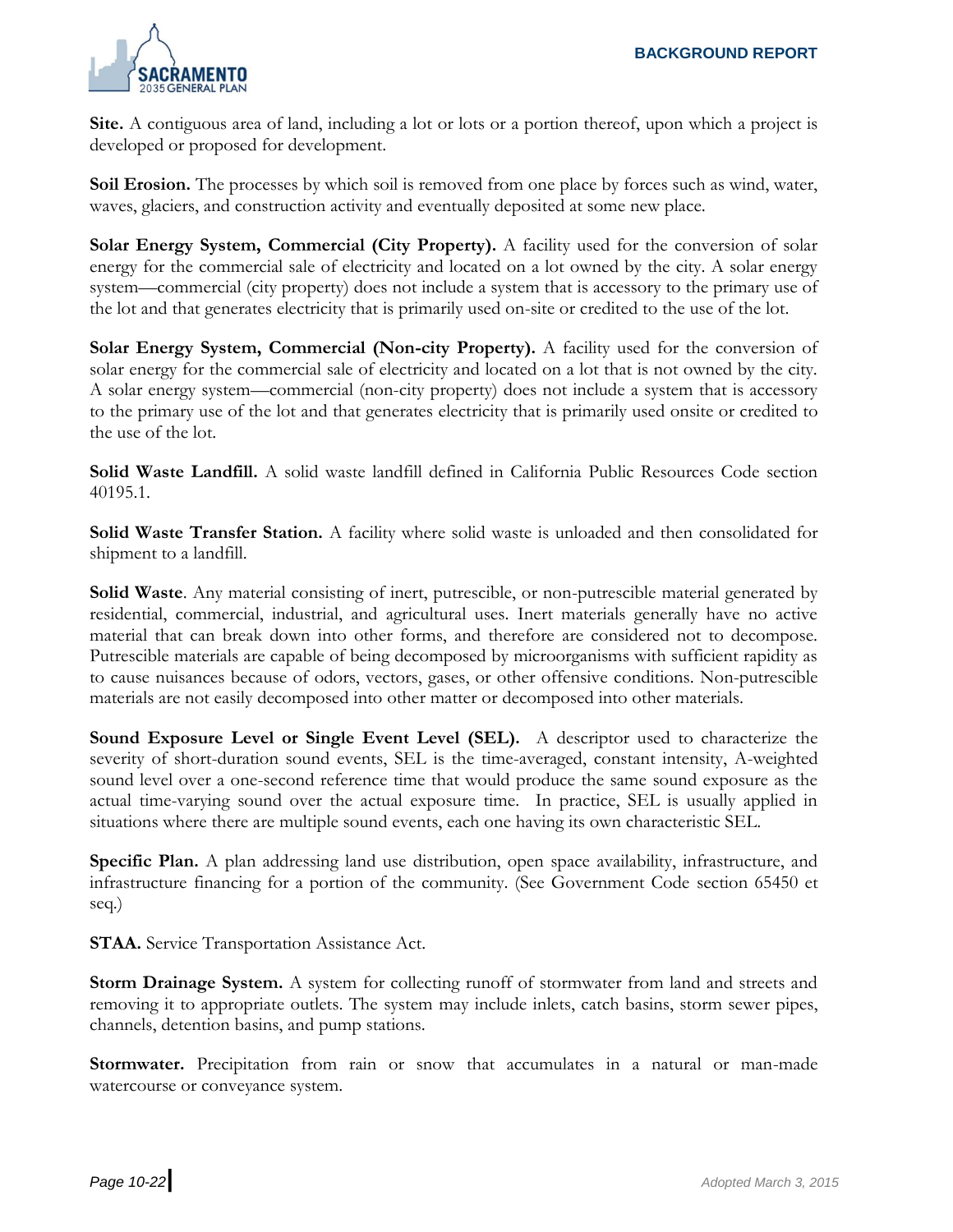**Strategic Plan.** A document used by an organization to align its organization and budget structure with organizational priorities, missions, and objectives. According to requirements of Government Performance and Results Act (1993), a strategic plan should include a mission statement, a description of the agency's long-term goals and objectives, and strategies or means the agency plans to use to achieve these general goals and objectives. The strategic plan may also identify external factors that could affect achievement of long-term goals.

**Street.** A public thoroughfare, including a public road and highway, that affords the principal means of access to abutting property.

**Structural Fire.** A fire that occurs within a man-made structure.

**Structure.** Anything constructed or erected that requires location on the ground or attached to something having location on the ground, including accessory buildings, signs and billboards, antennas and accessory antennas, swimming pools, paved surfaces, and solar panels, but not including fences or walls used as fences.

**Subsidence.** Gradual settling or sinking of the earth=s surface with little or no horizontal motion, usually as the result of the withdrawal of oil, natural gas, or groundwater, or hydrocompaction.

**Surface Mining Operation.** All, or any part of, the process involved in the mining of minerals on mined lands by removing overburden and mining directly from the mineral deposits, open-pit mining of minerals naturally exposed, mining by the auger method, dredging and quarrying, or surface work incidental to an underground mine. Surface mining operation includes:

- a. In place distillation or retorting or leaching;
- b. The production and disposal of mining waste; and
- c. Prospecting and exploratory activities.

**Surface Water.** Water that flows in streams and rivers and in natural lakes, in wetlands, and in reservoirs constructed by humans.

**Survey.** A process by which properties are documented for eligibility for listing in the Sacramento register, the California Register, or the National Register of Historic Places.

**Sustainability.** Community use of natural resources in a way that does not jeopardize the ability of future generations to live and prosper.

**Sustainable Development.** Development that maintains or enhances economic opportunity and community well-being while protecting and restoring the natural environment upon which people and economies depend. Sustainable development meets the needs of the present without compromising the ability of future generations to meet their own needs.

**Telecommunications Facility**. A facility that transmits or receives electromagnetic signals. A telecommunication facility includes antennas, microwave dishes, horns, and other types of equipment for the transmission or receipt of such signals; telecommunications towers or similar structures that support the equipment; equipment buildings; parking area; and other accessory development.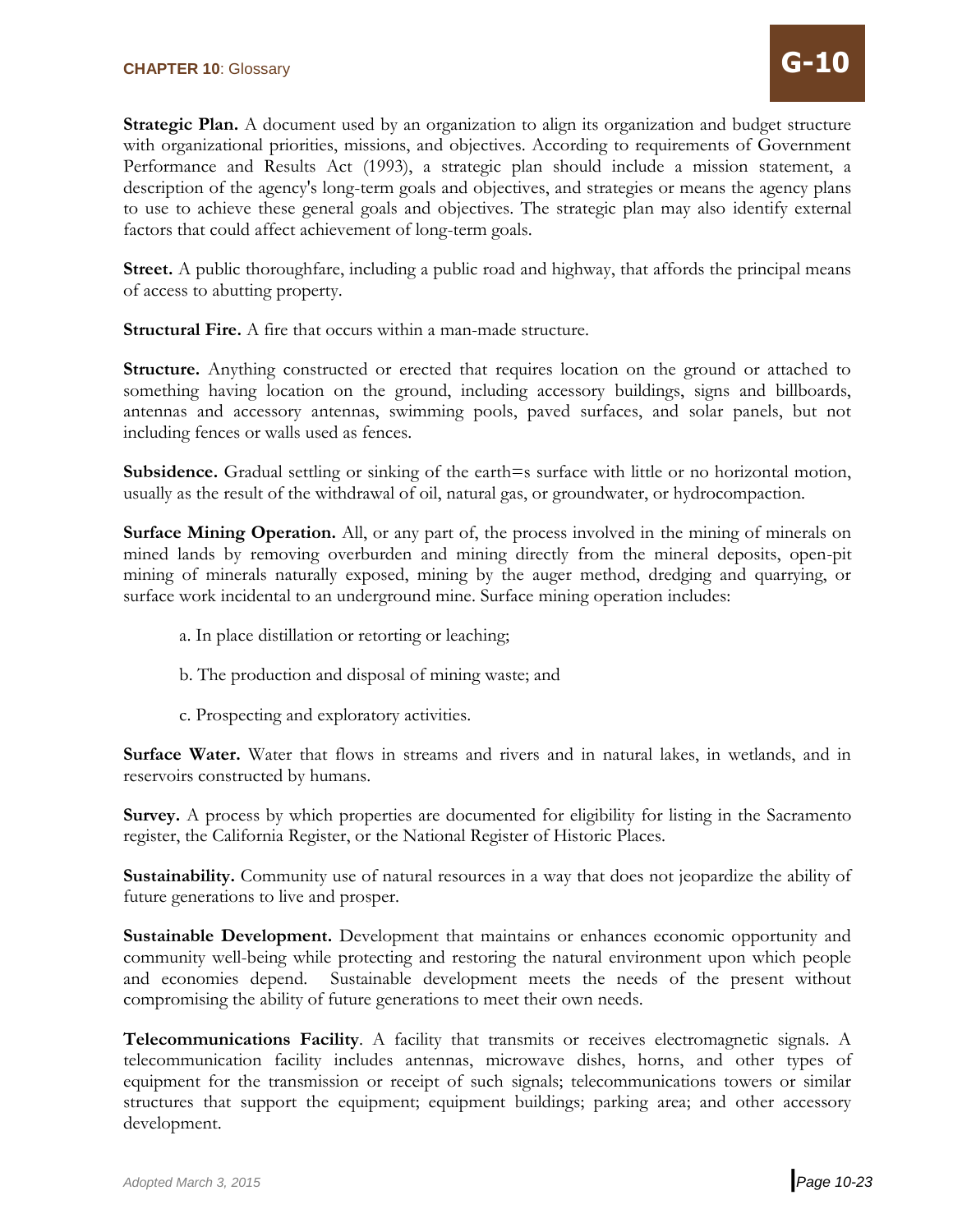

**Telecommunications Tower.** A mast, pole, monopole, guyed tower, lattice tower, free-standing tower, or other structure designed and primarily used to support antennas, to include dishes, arrays, and similar devices.

**Theater.** A structure used for the performing arts such as dramatic, dance, musical, or other live performances.

**Tier 1 Priority Investment Areas.** The City defined Tier 1 Priority Investment Areas as places the City would allocate funding to key planning efforts and infrastructure investments to prepare these areas for development as the economy recovers. Tier 1 Areas include: 65<sup>th</sup> North, Arden Fair, Central Business District, Delta Shores, Robla, and UC Davis Medical Center.

**TMP.** Transportation Management Plans.

**TPG.** Transportation Programming Guide.

**Transit-oriented Development (TOD).** A mixed-use community within an average 2,000-foot walking distance of a transit stop and core commercial area. TODs mix residential, retail, office, and public uses in a walkable environment, making it convenient for residents and employees to travel by transit, bicycle, foot, or car.

**Transmission and Distribution Lines.** Transmission and distribution lines are distribution networks for electricity and natural gas.

**Transportation Systems Management (TSM).** Measures to better utilize existing transportation facilities and services and promote alternative commute modes. See chapter 17.700 in this title for more information.

**Tributary.** A stream that contributes its water to another stream or body of water.

**TSM.** Transportation System Management.

**Urban and Built Up Land.** Urban and Built Up Land (as defined by the Department of Conservation) is occupied by structures with a building density of at least 1 unit to 1.5 acres, or approximately 6 structures to a 10-acre parcel. Common examples include residential, industrial, commercial, institutional facilities, cemeteries, airports, golf courses, sanitary landfills, sewage treatment, and water control structures.

**Urban Sprawl.** Haphazard growth or outward extension of a city resulting from uncontrolled or poorly managed development.

**Urban.** Of, relating to, characteristic of, or constituting a city. Urban areas are generally characterized by moderate and higher density residential development (i.e., three or more dwelling units per acre), commercial development, and industrial development, and the availability of public services required for that development, specifically central water and sewer, an extensive road network, public transit, and other such services (e.g., safety and emergency response). Development not providing such services may be "non-urban" or "rural." (See "Urban Land Use").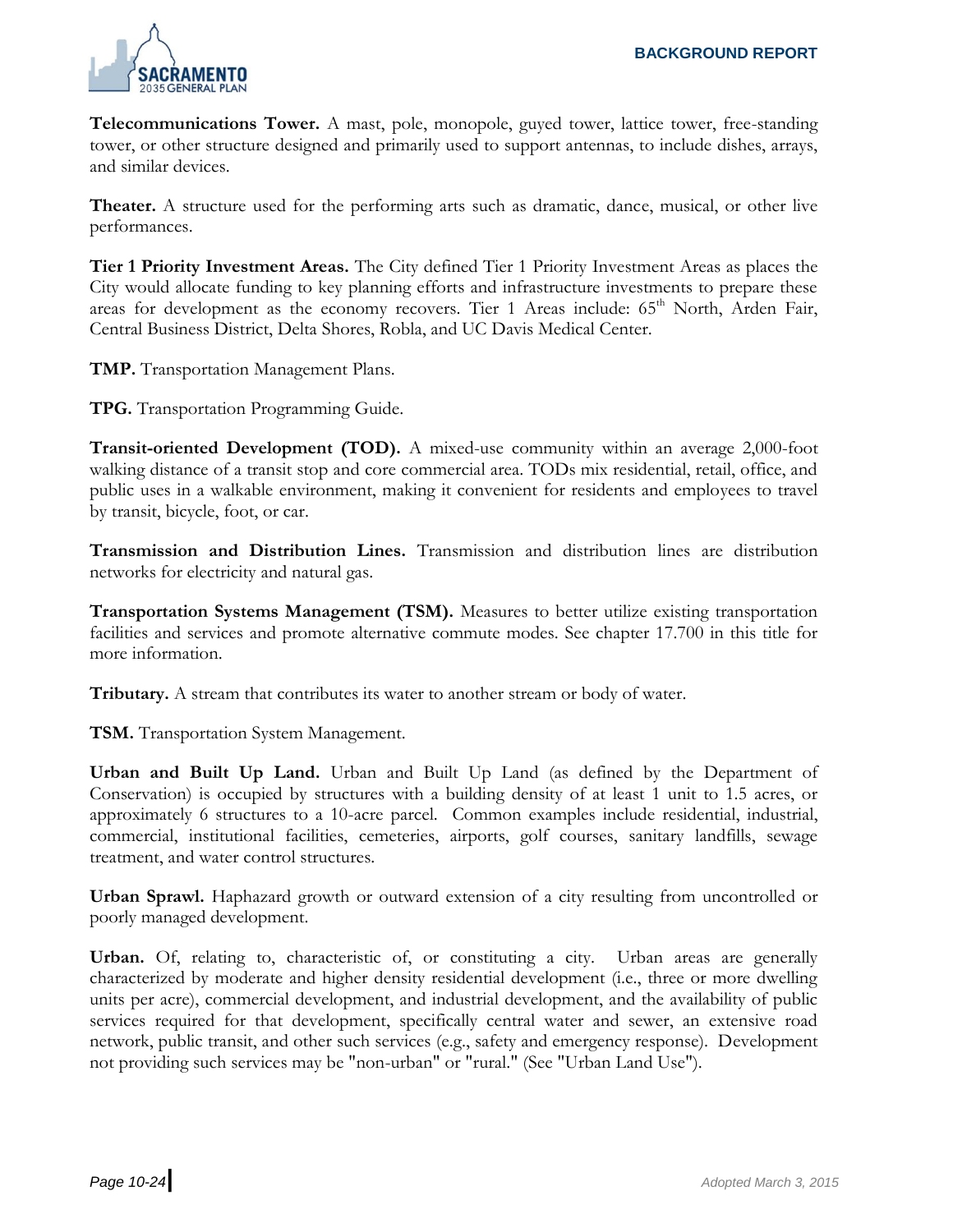**Urban.** Urban is a characteristic of or constitutes a city. Urban areas are generally characterized by moderate and higher density residential development (i.e., three or more dwelling units per acre), commercial development, and industrial development, as well as the availability of public services required for that development, specifically central water and sewer, an extensive road network, public transit, and other such services (e.g., safety and emergency response). Development not providing such services may be nonurban or rural.

**Urban.** Urban is a characteristic of or constitutes a city. Urban areas are generally characterized by moderate and higher density residential development (i.e., three or more dwelling units per acre), commercial development, and industrial development, as well as the availability of public services required for that development, specifically central water and sewer, an extensive road network, public transit, and other such services (e.g., safety and emergency response). Development not providing such services may be nonurban or rural.

**Vacant.** Lands or buildings that are not actively used for any purpose.

**VdB.** Vibration decibels.

**Victorian Delta Style.** Housing style characterized by single front gabled roof form, horizontal siding, square posts and rails, and tall narrow windows with little or no window decoration.

**Warehouse.** A building used primarily for the long-term or short-term storage of goods and materials awaiting transportation or distribution, and not generally accessible to the general public. Incidental storage, repair, and maintenance of trucks associated with the distribution of goods from the warehouse are allowed.

**Waste Transfer Station.** Waste transfer stations are facilities where municipal solid waste is unloaded from collection vehicles and briefly held while it is reloaded onto larger long-distance transport vehicles for shipment to landfills or other treatment or disposal facilities.

**Wastewater System.** A system of pipes, and pump stations intended to carry wastewater or waterborne wastes from homes, businesses and industries to a publicly owned treatment works prior to discharge to surface waters.

**Water Table.** Level in the saturated zone of an aquifer where the pressure from the air and the pressure from the water are equal. In an unconfined aquifer, the water table is the top of the saturated zone and the bottom of the unsaturated zone.

**Watercourse.** Any minor or major lake, river, creek, stream, wash, arroyo, channel or other topographic feature on or over which waters flow at least periodically. Watercourse includes specifically designated areas in which substantial flood damage may occur.

**Watershed.** An area from which water drains into a lake, stream or other body of water. A watershed is also often referred to as a basin, with the basin boundary defined by a high ridge or divide, and with a lake or river located at a lower point.

**Well – Gas or Oil.** The drilling, extraction, and transportation of subterranean fossil gas and petroleum, and necessary attendant uses and structures, but excluding refining, processing, or manufacturing.